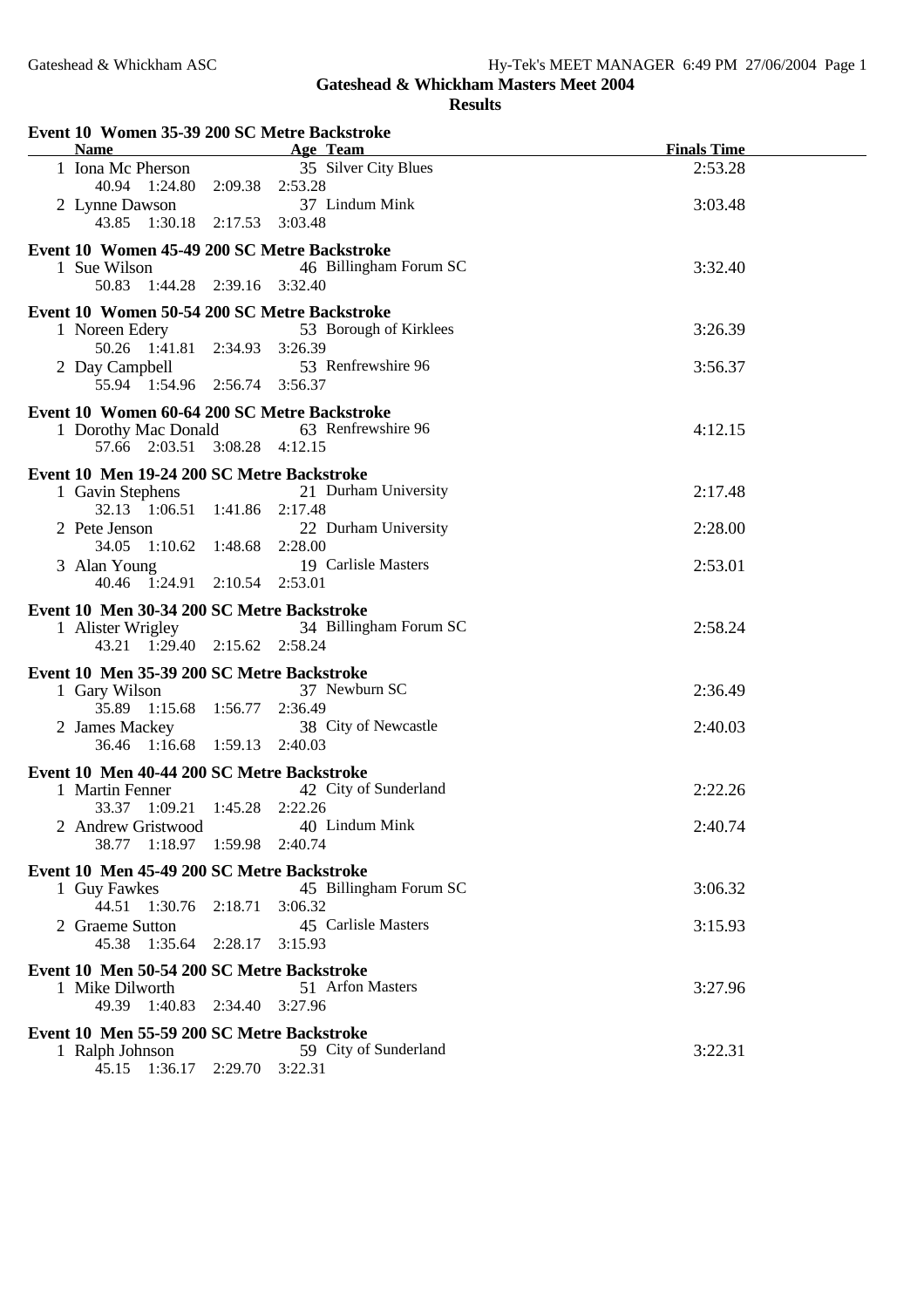**Gateshead & Whickham Masters Meet 2004 Results**

| (Event 10 Men 55-59 200 SC Metre Backstroke) |                                 |         |  |
|----------------------------------------------|---------------------------------|---------|--|
| 2 Phil Johnston                              | 56 Gateshead & Whickham         | 3:48.62 |  |
| 1:49.78 2:50.19<br>51.14                     | 3:48.62                         |         |  |
| Event 10 Men 60-64 200 SC Metre Backstroke   |                                 |         |  |
| 1 Peter Ingham                               | 60 Rotherham Metro              | 3:42.06 |  |
| 50.76 1:46.83 2:43.81 3:42.06                |                                 |         |  |
| Event 10 Men 65-69 200 SC Metre Backstroke   |                                 |         |  |
| 1 Michael Kelly                              | 68 Halifax SC                   | 3:48.52 |  |
| 52.45 1:49.72 2:49.28 3:48.52                |                                 |         |  |
| Event 10 Men 70-74 200 SC Metre Backstroke   |                                 |         |  |
| 1 Keith Godbehere                            | 70 Rotherham Metro              | 3:54.19 |  |
| 55.42 1:55.69 2:57.73 3:54.19                |                                 |         |  |
| 2 Baz Owen                                   | 74 Arfon Masters                | 4:30.05 |  |
| 1:05.20 2:13.92 3:24.62 4:30.05              |                                 |         |  |
| Event 11 Men 19-24 50 SC Metre Butterfly     |                                 |         |  |
| 1 Gavin Stephens                             | 21 Durham University            | 29.25   |  |
| 2 Andrew Ball                                | 20 Halifax SC                   | 30.26   |  |
| Event 11 Men 25-29 50 SC Metre Butterfly     |                                 |         |  |
| 1 Mark O'Connor                              | 28 Silver City Blues            | 32.08   |  |
| Event 11 Men 30-34 50 SC Metre Butterfly     |                                 |         |  |
| 1 Julian Thomlinson                          | 33 Carlisle Masters             | 28.25   |  |
| 2 Richard Johnstone                          | 31 City of Newcastle            | 33.15   |  |
| 3 Christopher Gorman                         | 31 Glasgow Nomads               | 33.35   |  |
| Event 11 Men 35-39 50 SC Metre Butterfly     |                                 |         |  |
| 1 David Chaney                               | 36 Gateshead & Whickham         | 27.43   |  |
| 2 Iain Teaz                                  | 35 Glasgow Nomads               | 28.97   |  |
| 3 Nick Andrews                               | 37 Glasgow Nomads               | 32.44   |  |
| 4 Paul Gibson                                | 39 Carlisle Masters             | 33.04   |  |
| 5 Andy Bex                                   | 39 Gateshead & Whickham         | 47.58   |  |
| --- Alan Kinsey                              | 35 Carlisle Masters             | DQ      |  |
| Event 11 Men 40-44 50 SC Metre Butterfly     |                                 |         |  |
| 1 Matthew Grant                              | 40 Gateshead & Whickham         | 30.69   |  |
| 2 Duncan Pears                               | 41 Thirsk White Horse Swim team | 32.52   |  |
| 3 Gordon Wallace                             | 42 Renfrewshire 96              | 35.08   |  |
| Event 11 Men 45-49 50 SC Metre Butterfly     |                                 |         |  |
| 1 Graham Beckett                             | 48 Womborne                     | 30.52   |  |
| 2 Richard Swallow                            | 48 Halifax SC                   | 32.33   |  |
| 3 Peter French                               | 46 City of Newcastle            | 33.74   |  |
| Event 11 Men 50-54 50 SC Metre Butterfly     |                                 |         |  |
| 1 David Hills                                | 53 City of Sunderland           | 35.53   |  |
| 2 Robert Wilmot                              | 53 Renfrewshire 96              | 42.34   |  |
| 3 Paul Fletcher                              | 53 City Of Leeds                | 42.55   |  |
| Event 11 Men 60-64 50 SC Metre Butterfly     |                                 |         |  |
| 1 Norman Stephenson                          | 60 Gateshead & Whickham         | 38.96   |  |
| 2 Carl Butler                                | 60 Harrogate                    | 40.15   |  |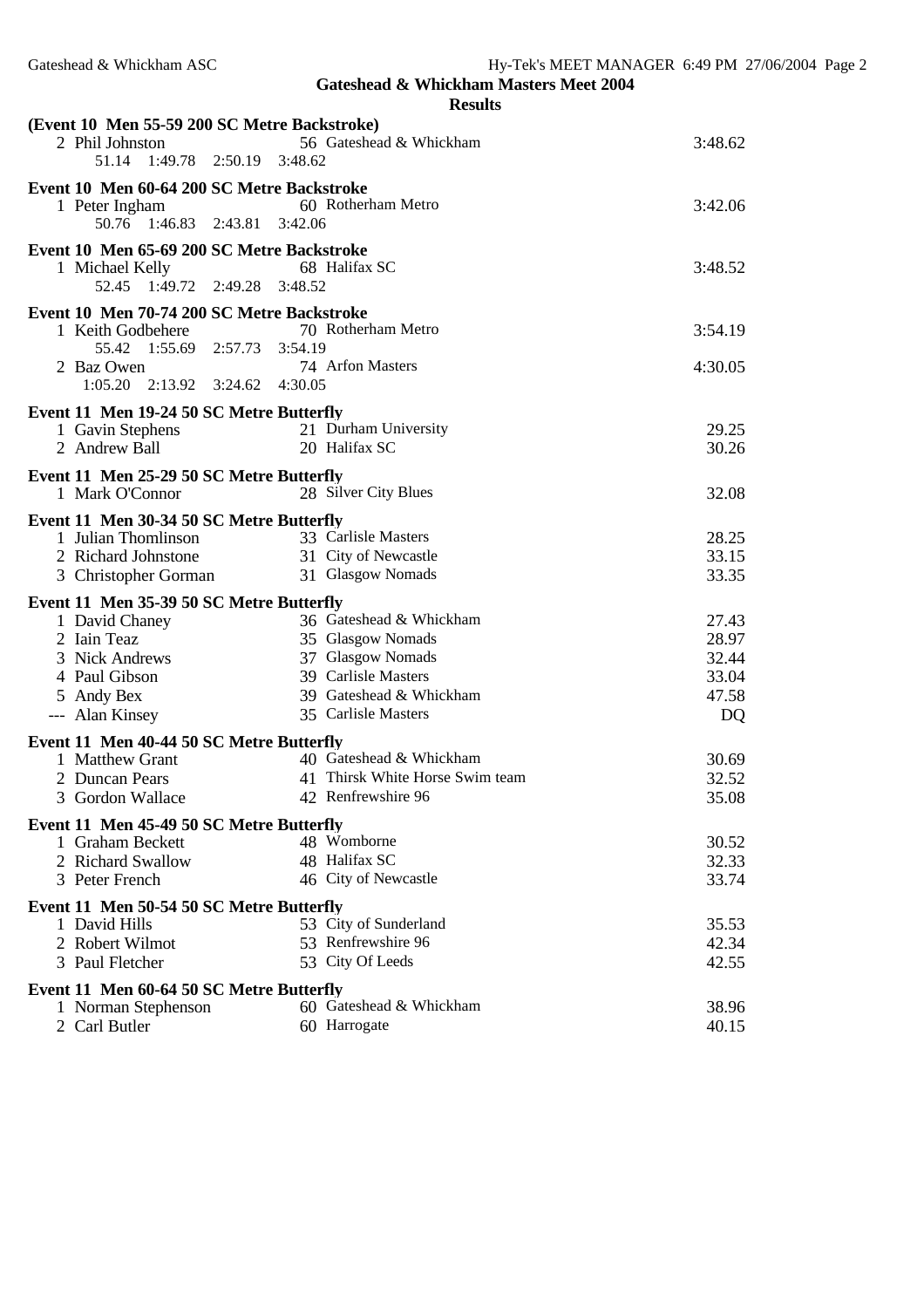| п<br>Ш<br>Qı |
|--------------|
|--------------|

| 60 Billingham Forum SC<br>3 Roy Butterworth                                        |                |
|------------------------------------------------------------------------------------|----------------|
| Event 11 Men 70-74 50 SC Metre Butterfly                                           |                |
| 70 Rotherham Metro<br>1 Keith Godbehere                                            | 59.29          |
| Event 11 Men 80-84 50 SC Metre Butterfly                                           |                |
| 80 Oddicombe Torquay<br>1 Donald Leader                                            | 1:02.50        |
| Event 12 Women 19-24 50 SC Metre Butterfly                                         |                |
| 20 Billingham Forum SC<br>1 Lorraine Riddle                                        | 41.11          |
| Event 12 Women 25-29 50 SC Metre Butterfly                                         |                |
| 29 Renfrewshire 96<br>1 Gail Mc Arthur                                             | 37.52          |
| 25 Carlisle Masters<br>2 Emma Stockdale                                            | 41.01          |
| Event 12 Women 30-34 50 SC Metre Butterfly<br>30 Romford Town SC<br>1 Lara Clarke  |                |
| 33 City of Newcastle<br>2 Rachel Clinkard                                          | 31.83<br>34.06 |
| 31 Silver City Blues<br>3 Heather Dale                                             | 36.04          |
| 33 City of Glasgow<br>4 Heather Allan                                              | 42.73          |
|                                                                                    |                |
| Event 12 Women 40-44 50 SC Metre Butterfly<br>42 City Of Leeds<br>1 Julie Bennett  | 33.86          |
|                                                                                    |                |
| Event 12 Women 45-49 50 SC Metre Butterfly<br>49 Alnwick Dolphins<br>1 Mary Purvis | 35.60          |
|                                                                                    |                |
| Event 12 Women 50-54 50 SC Metre Butterfly<br>1 Jeniffer Merritt<br>53 Spondon     | 36.86          |
| 53 Renfrewshire 96<br>2 Day Campbell                                               | 50.06          |
| Event 12 Women 55-59 50 SC Metre Butterfly                                         |                |
| 55 Thirsk White Horse Swim team<br>1 Hilary Crick                                  | 45.18          |
| 55 Carlisle Masters<br>2 Mary Tibbetts                                             | 46.41          |
| Event 12 Women 60-64 50 SC Metre Butterfly                                         |                |
| 63 City of Glasgow<br>1 Irene Allan                                                | 57.70          |
| 63 Renfrewshire 96<br>2 Dorothy Mac Donald                                         | 59.10          |
| Event 12 Women 75-79 50 SC Metre Butterfly                                         |                |
| 1 Edna Dilworth<br>79 Arfon Masters                                                | 1:09.99        |
| 75 Motherwell & Wishaw Masters<br>2 Janet Stobie                                   | 1:24.72        |
| Event 13 Men 19-24 100 SC Metre Breaststroke                                       |                |
| 23 Loftus Dolphins<br>1 Andrew Reynolds                                            | 1:15.07        |
| 35.79 1:15.07                                                                      |                |
| 24 Glasgow Nomads<br>2 Paul Crowther<br>34.65<br>1:15.93                           | 1:15.93        |
| 20 Halifax SC<br><b>Andrew Ball</b>                                                | 1:16.69        |
| 35.86<br>1:16.69                                                                   |                |
| 21 Carlisle Masters<br>4 Nick Depledge                                             | 1:19.85        |
| 37.01 1:19.85                                                                      |                |
| Peter Ross<br>19 Carlisle Masters<br>5.<br>40.51<br>1:26.85                        | 1:26.85        |
| 19 Carlisle Masters<br>6 David Carruthers                                          | 1:31.01        |

- - 44.46 1:31.01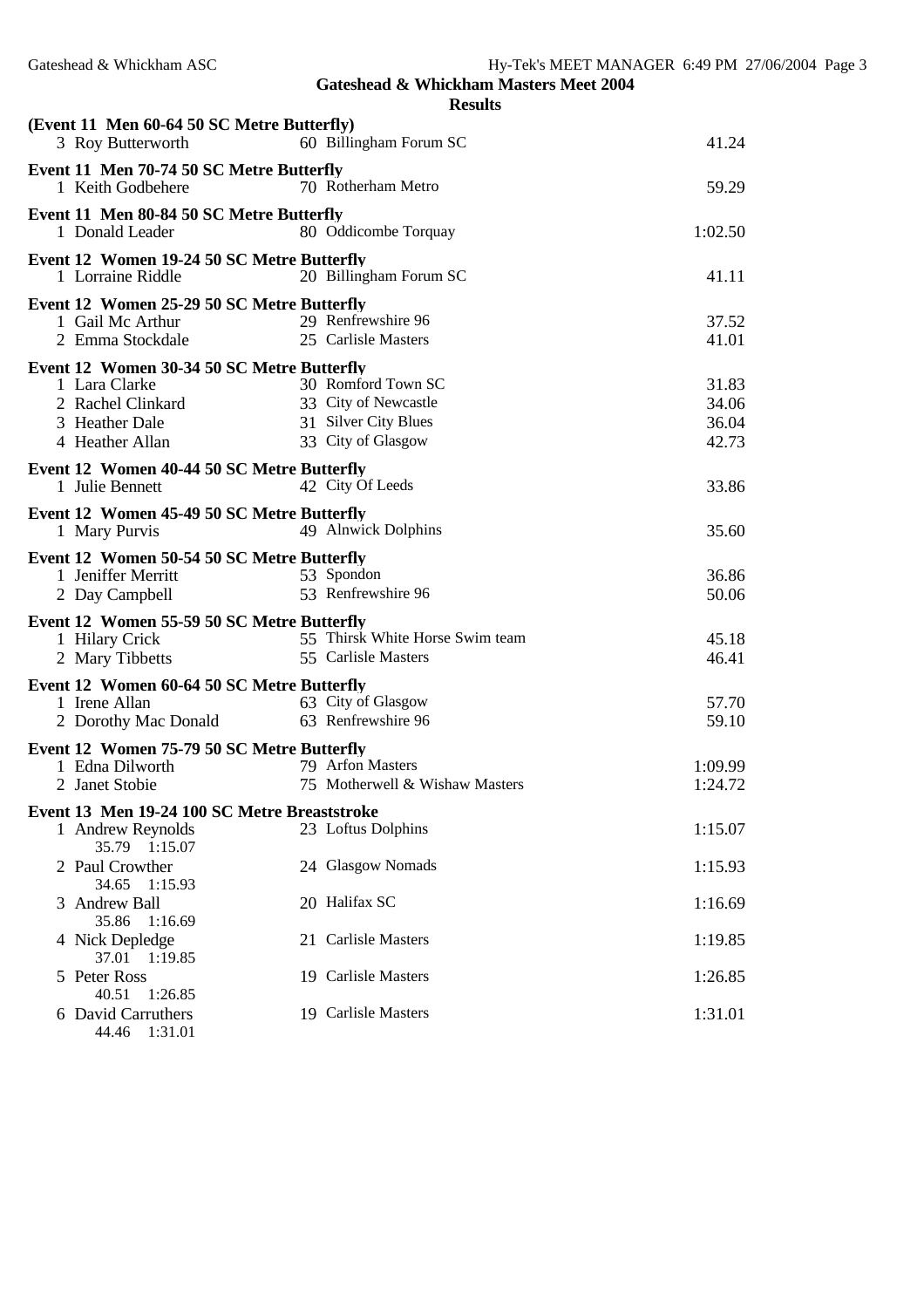**Gateshead & Whickham Masters Meet 2004 Results**

| Event 13 Men 25-29 100 SC Metre Breaststroke<br>1 Andrew Wilde<br>39.91 1:25.04         | 27 Alnwick Dolphins     | 1:25.04 |
|-----------------------------------------------------------------------------------------|-------------------------|---------|
| Event 13 Men 30-34 100 SC Metre Breaststroke<br>1 Norman Williamson<br>37.75<br>1:19.69 | 32 Glasgow Nomads       | 1:19.69 |
| Event 13 Men 35-39 100 SC Metre Breaststroke                                            |                         |         |
| 1 Gary Buxton<br>35.92 1:15.54                                                          | 35 Carlisle Masters     | 1:15.54 |
| 2 Ian Harris<br>36.32 1:17.68                                                           | 38 Wetherby             | 1:17.68 |
| 3 Stuart Hoyle<br>38.43 1:20.10                                                         | 38 City Of Leeds        | 1:20.10 |
| 4 Graham Bell<br>42.99 1:28.47                                                          | 38 Renfrewshire 96      | 1:28.47 |
| Event 13 Men 40-44 100 SC Metre Breaststroke                                            |                         |         |
| 1 Gordon Wallace<br>37.38 1:19.13                                                       | 42 Renfrewshire 96      | 1:19.13 |
| 2 Stuart Williams<br>39.39 1:21.82                                                      | 43 Halifax SC           | 1:21.82 |
| 3 Max Roberts<br>48.00 1:40.32                                                          | 44 Spondon              | 1:40.32 |
| 4 Mark Wilson<br>50.99 1:49.90                                                          | 41 Billingham Forum SC  | 1:49.90 |
| Event 13 Men 45-49 100 SC Metre Breaststroke                                            |                         |         |
| 1 Graeme Sutton<br>41.17 1:29.96                                                        | 45 Carlisle Masters     | 1:29.96 |
| 2 Ian Muscroft<br>1:33.62<br>44.28                                                      | 46 Billingham Forum SC  | 1:33.62 |
| 3 Peter Reay<br>44.94 1:35.08                                                           | 48 Carlisle Masters     | 1:35.08 |
| Event 13 Men 50-54 100 SC Metre Breaststroke                                            |                         |         |
| 1 Graham Pearson<br>36.53 1:15.73                                                       | 52 Gateshead & Whickham | 1:15.73 |
| 2 Denis Hall<br>46.24 1:37.65                                                           | 51 Tynedale Asc         | 1:37.65 |
| Event 13 Men 60-64 100 SC Metre Breaststroke                                            |                         |         |
| 1 Norman Stephenson<br>43.76 1:31.48                                                    | 60 Gateshead & Whickham | 1:31.48 |
| 2 Peter Ingham<br>48.30 1:40.67                                                         | 60 Rotherham Metro      | 1:40.67 |
| Event 14 Women 19-24 100 SC Metre Breaststroke                                          |                         |         |
| 1 Sarah Germain<br>37.74<br>1:20.17                                                     | 20 City of Newcastle    | 1:20.17 |
| Event 14 Women 25-29 100 SC Metre Breaststroke                                          |                         |         |
| 1 Emma Stockdale<br>46.51 1:37.23                                                       | 25 Carlisle Masters     | 1:37.23 |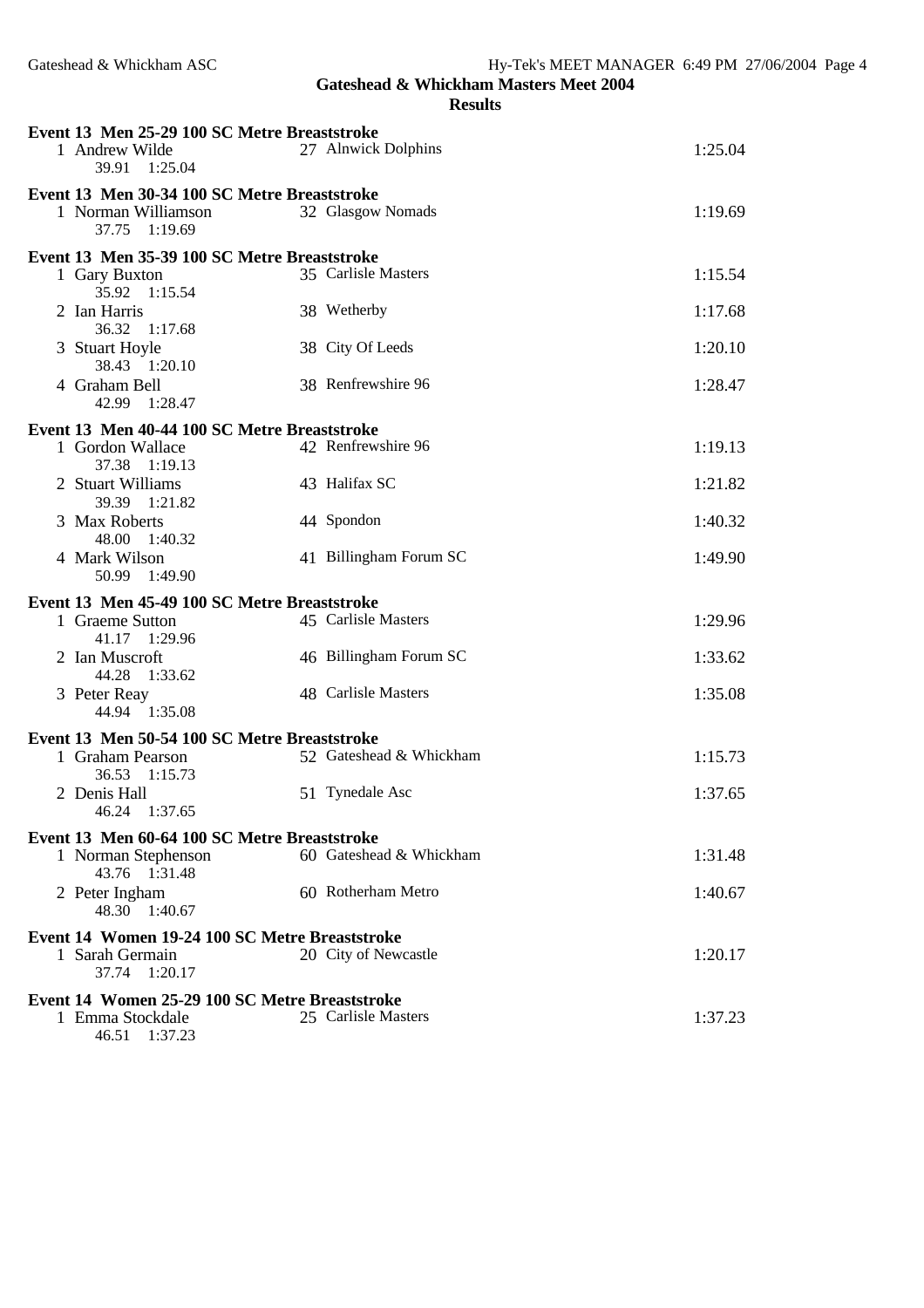| Event 14 Women 30-34 100 SC Metre Breaststroke |                                   |         |
|------------------------------------------------|-----------------------------------|---------|
| 1 Heather Allan<br>47.09 1:41.95               | 33 City of Glasgow                | 1:41.95 |
| 2 Frances Anderson<br>5.64 1:51.60             | 33 Alnwick Dolphins               | 1:51.60 |
| --- Audrey Williamson<br>41.55<br>DQ           | 32 Glasgow Nomads                 | DQ      |
| Event 14 Women 35-39 100 SC Metre Breaststroke |                                   |         |
| 1 Lynne Dawson<br>40.89 1:26.54                | 37 Lindum Mink                    | 1:26.54 |
| 2 Susan Bell<br>49.35 1:41.99                  | 37 Alnwick Dolphins               | 1:41.99 |
| Event 14 Women 40-44 100 SC Metre Breaststroke |                                   |         |
| 1 Diane Chaney<br>40.39 1:27.29                | 42 Gateshead & Whickham           | 1:27.29 |
| 2 Barbara Anderson<br>45.71 1:36.79            | 40 Gateshead & Whickham           | 1:36.79 |
| 3 Sian O'Dea<br>48.93 1:42.14                  | 44 Blyth Lifeguard& Swimming Club | 1:42.14 |
| 4 Shirley Fawkes<br>51.84 1:50.26              | 44 Billingham Forum SC            | 1:50.26 |
| Event 14 Women 45-49 100 SC Metre Breaststroke |                                   |         |
| 1 Judith Pascale<br>47.38 1:40.80              | 47 Gateshead & Whickham           | 1:40.80 |
| 2 Sue Wilson<br>57.05 1:56.09                  | 46 Billingham Forum SC            | 1:56.09 |
| Event 14 Women 50-54 100 SC Metre Breaststroke |                                   |         |
| 1 Jeniffer Merritt<br>41.13 1:25.97            | 53 Spondon                        | 1:25.97 |
| 2 Jackie Pinkney Hughes<br>45.29 1:33.46       | 51 Lindum Mink                    | 1:33.46 |
| 3 Jan Albin<br>49.72 1:44.87                   | 54 Arfon Masters                  | 1:44.87 |
| Event 14 Women 55-59 100 SC Metre Breaststroke |                                   |         |
| 1 Hilary Crick<br>49.35 1:42.30                | 55 Thirsk White Horse Swim team   | 1:42.30 |
| Event 14 Women 60-64 100 SC Metre Breaststroke |                                   |         |
| 1 Dorothy Mac Donald<br>57.82 1:59.50          | 63 Renfrewshire 96                | 1:59.50 |
| Event 14 Women 65-69 100 SC Metre Breaststroke |                                   |         |
| 1 Patricia Tait<br>1:10.84 2:31.81             | 68 Inverclyde Masters             | 2:31.81 |
| Event 15 Women 19-24 200 SC Metre Freestyle    |                                   |         |
| 1 Lorraine Riddle<br>38.76 1:21.43<br>2:06.51  | 20 Billingham Forum SC<br>2:50.58 | 2:50.58 |
| Event 15 Women 25-29 200 SC Metre Freestyle    |                                   |         |
| 1 Emma Stockdale<br>40.11 1:22.76 2:07.11      | 25 Carlisle Masters<br>2:48.91    | 2:48.91 |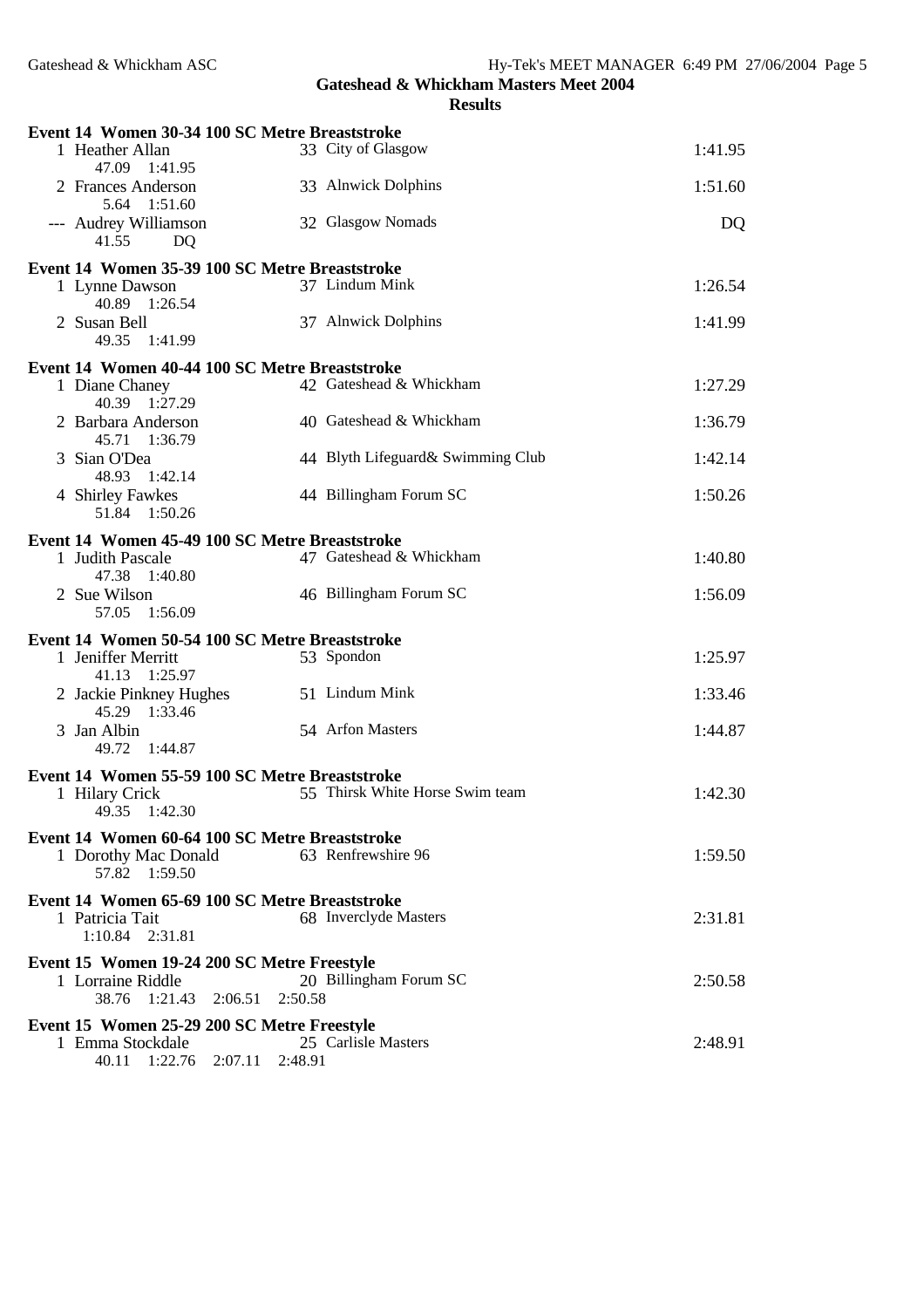**Gateshead & Whickham Masters Meet 2004 Results**

| Event 15 Women 30-34 200 SC Metre Freestyle                     |                   |                                |         |
|-----------------------------------------------------------------|-------------------|--------------------------------|---------|
| 1 Heather Dale                                                  |                   | 31 Silver City Blues           | 2:23.03 |
| 33.79 1:10.24 1:47.16 2:23.03                                   |                   |                                |         |
| 2 Audrey Williamson                                             |                   | 32 Glasgow Nomads              | 2:29.38 |
| 33.76 1:10.90                                                   | $1:50.07$ 2:29.38 |                                |         |
| 3 Rachel Clinkard                                               |                   | 33 City of Newcastle           | 2:34.40 |
| 36.36<br>1:16.38 1:57.55 2:34.40                                |                   |                                |         |
| Event 15 Women 35-39 200 SC Metre Freestyle                     |                   |                                |         |
| 1 Susan Bell                                                    |                   | 37 Alnwick Dolphins            | 2:52.45 |
| 40.55 1:24.56 2:08.87                                           |                   | 2:52.45                        |         |
| Event 15 Women 40-44 200 SC Metre Freestyle                     |                   |                                |         |
| 1 Julie Bennett                                                 |                   | 42 City Of Leeds               | 2:30.94 |
| 34.04 1:12.77 1:53.34                                           |                   | 2:30.94                        |         |
| 2 Shirley Fawkes                                                |                   | 44 Billingham Forum SC         | 3:10.78 |
| 43.44 1:31.42 2:21.61 3:10.78                                   |                   |                                |         |
| Event 15 Women 45-49 200 SC Metre Freestyle                     |                   |                                |         |
| 1 Verity Dobbie                                                 |                   | 45 Gateshead & Whickham        | 2:23.15 |
| 33.39 1:09.42                                                   | 1:46.80 2:23.15   |                                |         |
| 2 Mary Purvis<br>3 Frances Couch                                |                   | 49 Alnwick Dolphins            | 2:44.59 |
| 41.41 1:27.32                                                   | 2:15.29 2:59.78   | 49 Alnwick Dolphins            | 2:59.78 |
| 4 Moira Atkinon                                                 |                   | 47 City of Newcastle           | 3:19.50 |
| 42.56 1:32.33                                                   | 2:26.72           | 3:19.50                        |         |
| 5 Gill Sheehan                                                  |                   | 45 Billingham Forum SC         | 3:53.25 |
| 51.90 1:50.96 2:53.38                                           |                   | 3:53.25                        |         |
| Event 15 Women 50-54 200 SC Metre Freestyle                     |                   |                                |         |
| 1 Day Campbell                                                  |                   | 53 Renfrewshire 96             | 3:21.58 |
| 46.33 1:36.90 2:29.37 3:21.58                                   |                   |                                |         |
| Event 15 Women 55-59 200 SC Metre Freestyle                     |                   |                                |         |
|                                                                 |                   |                                |         |
|                                                                 |                   |                                |         |
| 1 Jean Hiatt<br>50.83 1:45.29 2:39.89 3:33.19                   |                   | 57 Spondon                     | 3:33.19 |
|                                                                 |                   |                                |         |
| Event 15 Women 60-64 200 SC Metre Freestyle                     |                   |                                | 4:05.77 |
| 1 Irene Allan<br>58.58 2:02.07 3:07.22 4:05.77                  |                   | 63 City of Glasgow             |         |
|                                                                 |                   |                                |         |
| Event 15 Men 19-24 200 SC Metre Freestyle                       |                   |                                |         |
| 1 Philip Jameson<br>32.55<br>1:10.01                            | 1:48.45           | 19 Tynedale Asc<br>2:26.54     | 2:26.54 |
| 2 Andrew Reynolds                                               |                   | 23 Loftus Dolphins             | 2:26.94 |
| 32.26 1:09.09                                                   | 1:47.77           | 2:26.94                        |         |
|                                                                 |                   |                                |         |
| Event 15 Men 25-29 200 SC Metre Freestyle<br>1 Dominic Johnston |                   | 27 Gateshead & Whickham        | 2:12.61 |
| 29.60 1:02.47                                                   | 1:37.17           | 2:12.61                        |         |
| 2 Robert Main                                                   |                   | 29 Gateshead & Whickham        | 2:18.19 |
| 30.91<br>1:05.06                                                | 1:41.64           | 2:18.19                        |         |
| 3 Andrew Wilde<br>2:32.63 2:32.63                               | 2:32.63           | 27 Alnwick Dolphins<br>2:32.63 | 2:32.63 |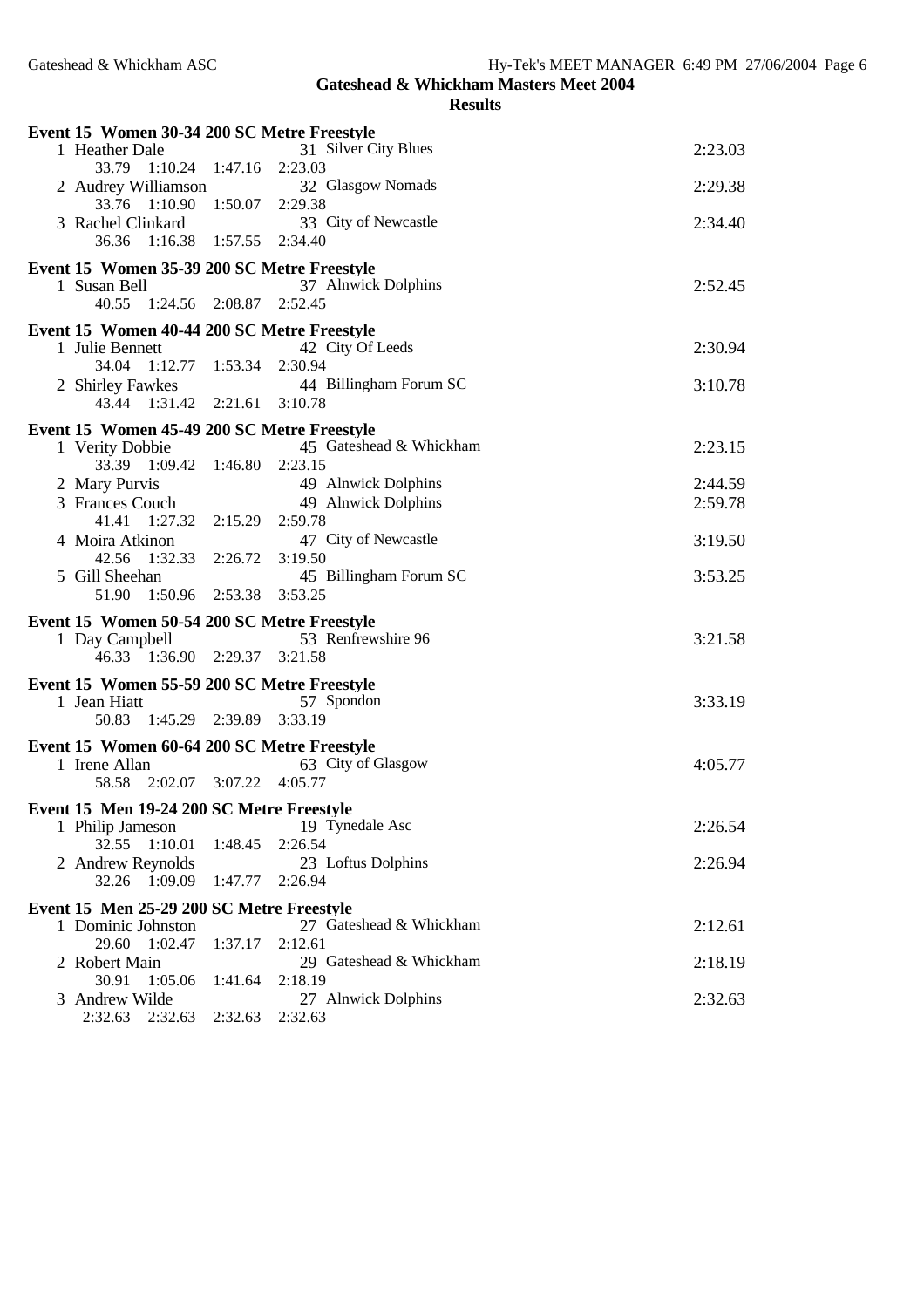| Event 15 Men 30-34 200 SC Metre Freestyle |                 |                                    |         |
|-------------------------------------------|-----------------|------------------------------------|---------|
| 1 Julian Thomlinson                       |                 | 33 Carlisle Masters                | 2:12.07 |
| 29.14 1:02.74                             | 1:38.01         | 2:12.07                            |         |
| 2 Richard Johnstone                       |                 | 31 City of Newcastle               | 2:41.27 |
| 36.26 1:15.86 1:58.46                     |                 | 2:41.27                            |         |
| Event 15 Men 35-39 200 SC Metre Freestyle |                 |                                    |         |
| 1 Gary Buxton                             |                 | 35 Carlisle Masters                | 2:10.78 |
| 29.77 1:02.23                             | 1:35.79 2:10.78 |                                    |         |
| 2 Matthew James                           |                 | 38 Lindum Mink                     | 2:29.92 |
| 35.40<br>1:12.63                          | 1:51.95 2:29.92 |                                    |         |
| 3 Alan Kinsey<br>43.77 1:30.35 2:16.23    |                 | 35 Carlisle Masters<br>2:59.20     | 2:59.20 |
|                                           |                 |                                    |         |
| Event 15 Men 40-44 200 SC Metre Freestyle |                 |                                    |         |
| 1 Andrew Gristwood                        |                 | 40 Lindum Mink                     | 2:08.59 |
| 30.01 1:03.41 1:37.42                     |                 | 2:08.59                            |         |
| 2 Stuart Williams<br>33.61 1:10.19        | 1:47.47         | 43 Halifax SC<br>2:24.53           | 2:24.53 |
| 3 Duncan Pears                            |                 | 41 Thirsk White Horse Swim team    | 2:28.25 |
| 34.13 1:12.24                             | 1:51.32         | 2:28.25                            |         |
| 4 Gordon Wallace                          |                 | 42 Renfrewshire 96                 | 2:39.21 |
| 35.76 1:14.88                             | 1:55.40         | 2:39.21                            |         |
| 5 Mark Wilson                             |                 | 41 Billingham Forum SC             | 2:51.93 |
| 38.47 1:21.14                             | 2:06.90         | 2:51.93                            |         |
| Event 15 Men 45-49 200 SC Metre Freestyle |                 |                                    |         |
| 1 Peter French                            |                 | 46 City of Newcastle               | 2:26.41 |
| 33.76<br>1:11.03                          | 1:48.74         | 2:26.41                            |         |
| 2 Guy Fawkes                              |                 | 45 Billingham Forum SC             | 2:29.45 |
| 1:11.50<br>34.18                          | 1:51.01         | 2:29.45<br>45 Gateshead & Whickham | 2:44.03 |
| 3 Bob Hogg<br>42.02 1:28.22               | 2:15.05         | 2:44.03                            |         |
| 4 Paul Nicholson                          |                 | 47 Carlisle Masters                | 2:44.22 |
| 37.35 1:18.95                             | 2:02.16         | 2:44.22                            |         |
| 5 Paul Trewin                             |                 | 45 Billingham Forum SC             | 3:17.49 |
| 1:33.79 2:28.05<br>43.25                  |                 | 3:17.49                            |         |
| Event 15 Men 50-54 200 SC Metre Freestyle |                 |                                    |         |
| 1 John Mullins                            |                 | 54 Alnwick Dolphins                | 2:25.78 |
| 33.86 1:10.36 1:48.60 2:25.78             |                 |                                    |         |
| 2 David Hills                             |                 | 53 City of Sunderland              | 2:27.45 |
| 33.75<br>1:10.91                          | 1:49.60         | 2:27.45                            |         |
| 3 Mike Dilworth                           |                 | 51 Arfon Masters                   | 2:48.00 |
| 38.34 1:20.62                             | 2:05.08         | 2:48.00                            |         |
| 4 Paul Fletcher<br>38.23 2:07.55          | 2:51.93         | 53 City Of Leeds<br>2:52.12        | 2:52.12 |
| 5 Robert Wilmot                           |                 | 53 Renfrewshire 96                 | 2:59.55 |
| 40.64 1:26.56                             | 2:14.04         | 2:59.55                            |         |
| 6 Denis Hall                              |                 | 51 Tynedale Asc                    | 3:01.18 |
| 37.30<br>1:18.96                          | 2:03.07         | 3:01.18                            |         |
| Event 15 Men 55-59 200 SC Metre Freestyle |                 |                                    |         |
| 1 Ralph Johnson                           |                 | 59 City of Sunderland              | 2:57.68 |
| 39.33<br>1:24.45                          | 2:12.60         | 2:57.68                            |         |
|                                           |                 |                                    |         |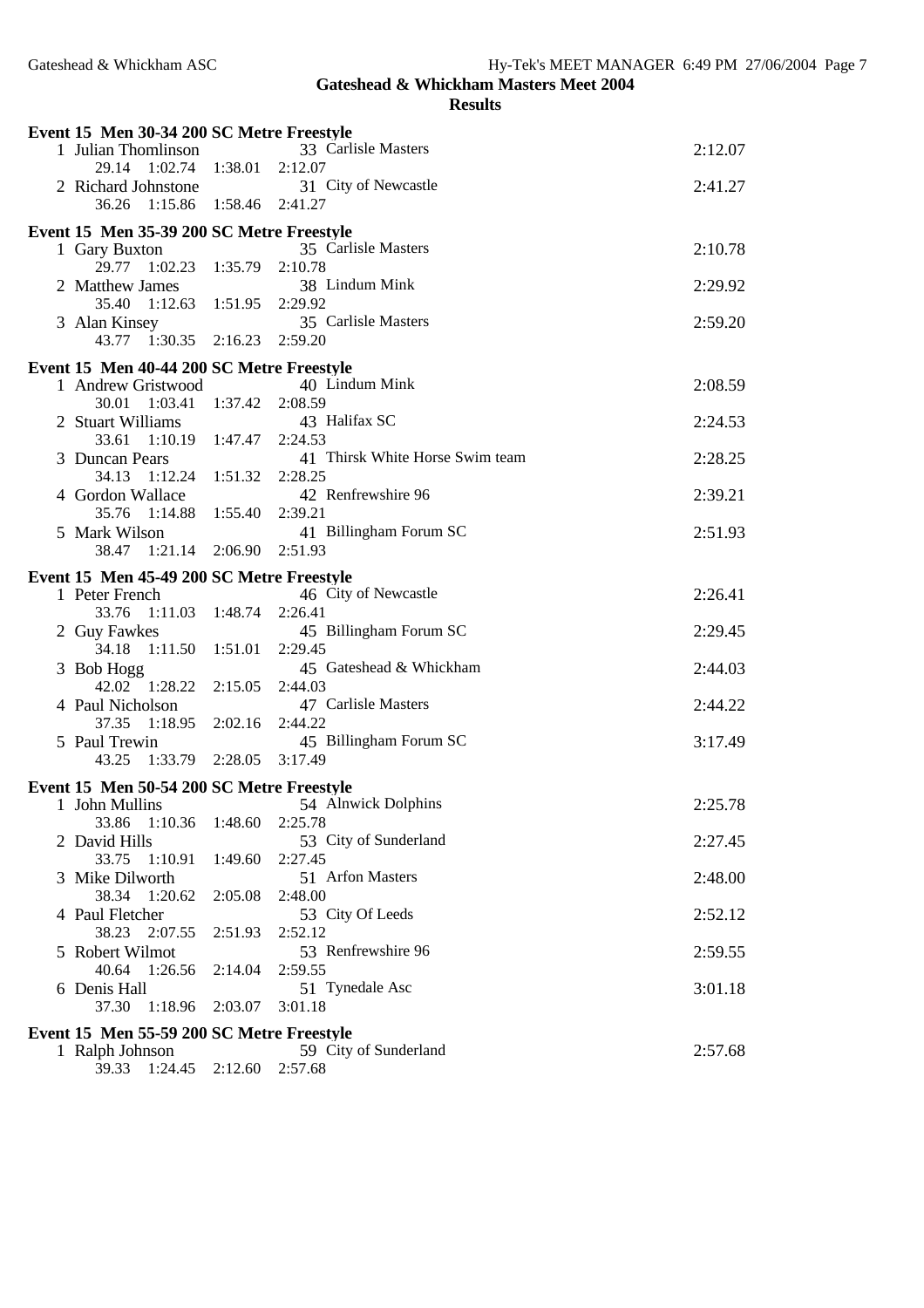8.62 1:24.67

**Gateshead & Whickham Masters Meet 2004**

|   | Event 15 Men 60-64 200 SC Metre Freestyle         |                               |                                   |         |
|---|---------------------------------------------------|-------------------------------|-----------------------------------|---------|
|   | 1 Alex Brown                                      |                               | 60 Blyth Lifeguard& Swimming Club | 2:45.06 |
|   | 37.34<br>$1:17.74$ $2:01.36$<br>2 Roy Butterworth | 2:45.06                       | 60 Billingham Forum SC            | 2:52.21 |
|   |                                                   | 37.36 1:20.13 2:06.34 2:52.21 |                                   |         |
|   | Event 15 Men 65-69 200 SC Metre Freestyle         |                               |                                   |         |
|   | 1 Michael Kelly                                   |                               | 68 Halifax SC                     | 3:46.90 |
|   | 49.58 1:46.11 2:48.77                             | 3:46.90                       |                                   |         |
|   | Event 16 Men 19-24 100 SC Metre Ind Medley        |                               |                                   |         |
|   | 1 Pete Jenson<br>30.86<br>1:07.13                 |                               | 22 Durham University              | 1:07.13 |
|   | 2 Gavin Stephens<br>30.67 1:07.36                 |                               | 21 Durham University              | 1:07.36 |
|   | 3 Alan Young<br>33.26 1:14.23                     |                               | 19 Carlisle Masters               | 1:14.23 |
|   | 4 Andrew Ball<br>35.30 1:14.26                    |                               | 20 Halifax SC                     | 1:14.26 |
|   | 5 Peter Ross<br>1:20.81<br>36.93                  |                               | 19 Carlisle Masters               | 1:20.81 |
|   | Event 16 Men 25-29 100 SC Metre Ind Medley        |                               |                                   |         |
|   | 1 Darren Jackson<br>33.38 1:12.55                 |                               | 27 Wetherby                       | 1:12.55 |
|   | 2 Mark O'Connor<br>34.26 1:14.11                  |                               | 28 Silver City Blues              | 1:14.11 |
|   | 3 Andrew Wilde<br>40.21 1:22.83                   |                               | 27 Alnwick Dolphins               | 1:22.83 |
|   | Event 16 Men 30-34 100 SC Metre Ind Medley        |                               |                                   |         |
|   | 1 Christopher Gorman<br>$35.20 \quad 1:14.22$     |                               | 31 Glasgow Nomads                 | 1:14.22 |
|   | 2 Alister Wrigley<br>36.36 1:20.98                |                               | 34 Billingham Forum SC            | 1:20.98 |
|   | Event 16 Men 35-39 100 SC Metre Ind Medley        |                               |                                   |         |
|   | 1 Iain Teaz<br>1:05.13<br>28.90                   |                               | 35 Glasgow Nomads                 | 1:05.13 |
|   | 2 Stuart Hoyle<br>7.96<br>1:10.13                 |                               | 38 City Of Leeds                  | 1:10.13 |
|   | 3 Gary Buxton<br>33.75<br>1:10.21                 |                               | 35 Carlisle Masters               | 1:10.21 |
|   | 4 Gary Wilson<br>33.27<br>1:10.94                 |                               | 37 Newburn SC                     | 1:10.94 |
| 5 | Ian Harris<br>34.56<br>1:11.29                    |                               | 38 Wetherby                       | 1:11.29 |
|   | 6 Nick Andrews<br>34.42<br>1:15.55                |                               | 37 Glasgow Nomads                 | 1:15.55 |
|   | 7 Paul Gibson<br>35.53<br>1:19.66                 |                               | 39 Carlisle Masters               | 1:19.66 |
|   | 8 Graham Bell<br>41.93<br>1:23.72                 |                               | 38 Renfrewshire 96                | 1:23.72 |
|   | 9 Matthew James                                   |                               | 38 Lindum Mink                    | 1:24.67 |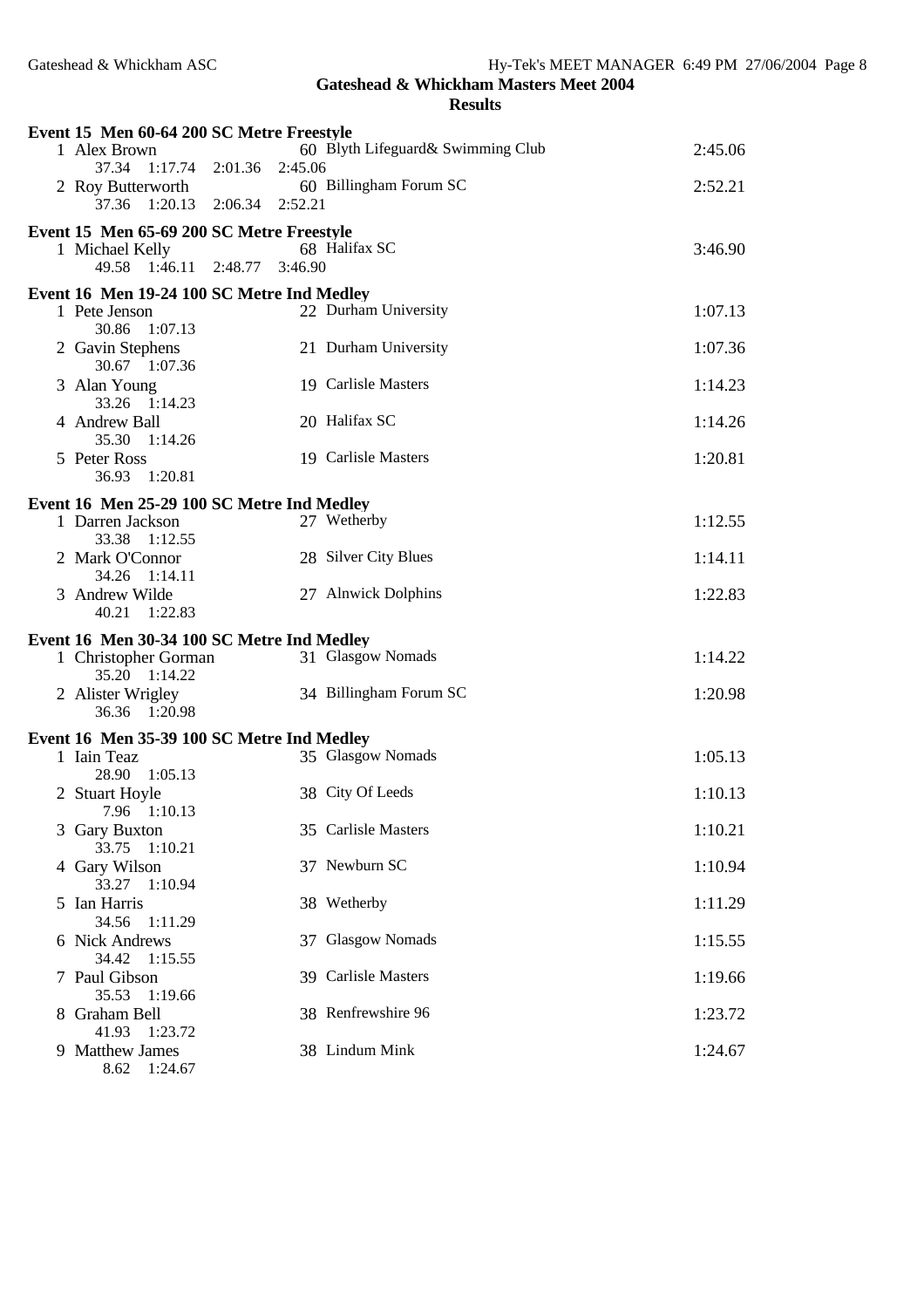| Event 16 Men 40-44 100 SC Metre Ind Medley                                            |                                            |                    |
|---------------------------------------------------------------------------------------|--------------------------------------------|--------------------|
| 1 Martin Fenner<br>30.73<br>1:06.77                                                   | 42 City of Sunderland                      | 1:06.77            |
| 2 Matthew Grant<br>33.17<br>1:12.94                                                   | 40 Gateshead & Whickham                    | 1:12.94            |
| 3 Gordon Wallace<br>37.92<br>1:17.07                                                  | 42 Renfrewshire 96                         | 1:17.07            |
| Event 16 Men 45-49 100 SC Metre Ind Medley                                            |                                            |                    |
| 1 Graham Beckett<br>35.43 1:13.92                                                     | 48 Womborne                                | 1:13.92            |
| 2 Richard Swallow<br>36.14 1:17.37                                                    | 48 Halifax SC                              | 1:17.37            |
| 3 Paul Nicholson<br>39.74 1:22.27                                                     | 47 Carlisle Masters                        | 1:22.27            |
| 4 Peter Reay<br>41.11 1:26.41                                                         | 48 Carlisle Masters                        | 1:26.41            |
| 5 Ian Muscroft<br>49.78<br>1:37.08                                                    | 46 Billingham Forum SC                     | 1:37.08            |
| Event 16 Men 50-54 100 SC Metre Ind Medley                                            |                                            |                    |
| 1 David Hills<br>38.97 1:20.93                                                        | 53 City of Sunderland                      | 1:20.93            |
| Event 16 Men 55-59 100 SC Metre Ind Medley                                            |                                            |                    |
| --- Phil Johnston<br>52.85<br>DQ                                                      | 56 Gateshead & Whickham                    | DQ                 |
| Event 16 Men 60-64 100 SC Metre Ind Medley                                            |                                            |                    |
| 1 Norman Stephenson<br>43.56 1:29.11                                                  | 60 Gateshead & Whickham                    | 1:29.11            |
| 2 Carl Butler<br>43.29 1:31.58                                                        | 60 Harrogate                               | 1:31.58            |
| 3 Roy Butterworth<br>45.67 1:35.23                                                    | 60 Billingham Forum SC                     | 1:35.23            |
| Event 16 Men 70-74 100 SC Metre Ind Medley                                            |                                            |                    |
| 1 Keith Godbehere<br>55.15<br>1:48.88                                                 | 70 Rotherham Metro                         | 1:48.88            |
|                                                                                       |                                            |                    |
|                                                                                       |                                            |                    |
| Event 17 Women 19-24 100 SC Metre Ind Medley<br>1 Lorraine Riddle<br>40.45<br>1:29.29 | 20 Billingham Forum SC                     | 1:29.29            |
|                                                                                       |                                            |                    |
| Event 17 Women 25-29 100 SC Metre Ind Medley<br>1 Emma Stockdale<br>43.06 1:27.71     | 25 Carlisle Masters                        | 1:27.71            |
|                                                                                       |                                            |                    |
| Event 17 Women 30-34 100 SC Metre Ind Medley                                          |                                            |                    |
| 1 Lara Clarke<br>2 Rachel Clinkard                                                    | 30 Romford Town SC<br>33 City of Newcastle | 1:13.38<br>1:21.84 |
| Event 17 Women 35-39 100 SC Metre Ind Medley                                          |                                            |                    |
| 1 Lynne Dawson<br>1:17.21<br>37.13<br>2 Iona Mc Pherson                               | 37 Lindum Mink<br>35 Silver City Blues     | 1:17.21<br>1:20.99 |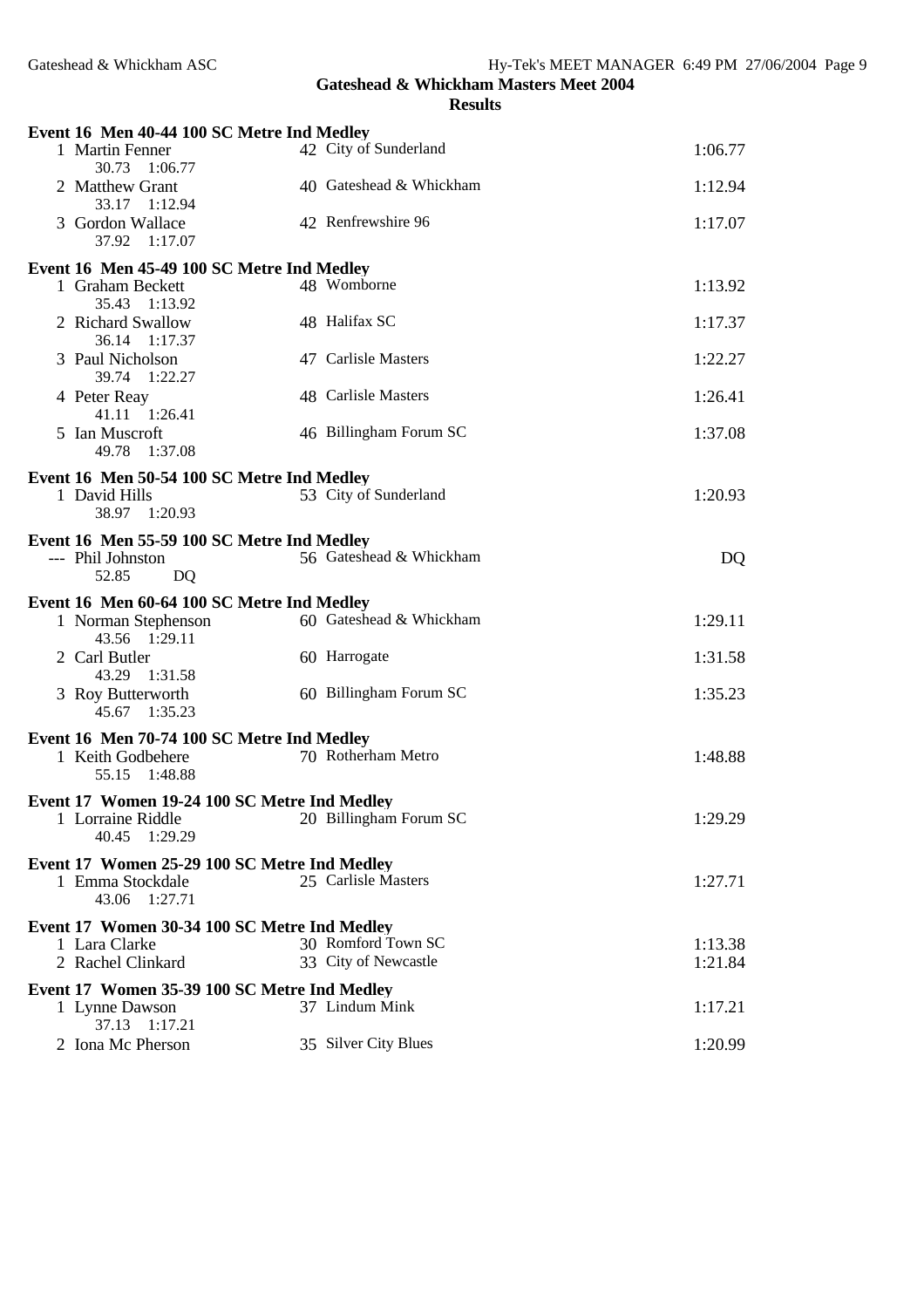| (Event 17 Women 35-39 100 SC Metre Ind Medley)                          |                                 |         |
|-------------------------------------------------------------------------|---------------------------------|---------|
| 3 Fiona Harris<br>44.55<br>1:29.30                                      | 35 Wetherby                     | 1:29.30 |
| Event 17 Women 40-44 100 SC Metre Ind Medley                            |                                 |         |
| 1 Diane Chaney<br>39.40 1:22.92                                         | 42 Gateshead & Whickham         | 1:22.92 |
| Event 17 Women 45-49 100 SC Metre Ind Medley                            |                                 |         |
| 1 Moira Atkinon                                                         | 47 City of Newcastle            | 1:52.33 |
| 58.07 1:52.33                                                           |                                 |         |
| Event 17 Women 50-54 100 SC Metre Ind Medley                            |                                 |         |
| 1 Jeniffer Merritt                                                      | 53 Spondon                      | 1:22.49 |
| 40.46 1:22.49                                                           |                                 |         |
| 2 Jan Albin                                                             | 54 Arfon Masters                | 1:36.94 |
| 48.13<br>1:36.94                                                        |                                 |         |
| 3 Day Campbell                                                          | 53 Renfrewshire 96              | 1:46.39 |
| 53.30 1:46.39                                                           |                                 |         |
| Event 17 Women 55-59 100 SC Metre Ind Medley                            |                                 |         |
| 1 Hilary Crick                                                          | 55 Thirsk White Horse Swim team | 1:39.06 |
| 48.59 1:39.06                                                           |                                 |         |
| 2 Mary Tibbetts                                                         | 55 Carlisle Masters             | 1:47.47 |
| 52.54 1:47.47                                                           |                                 |         |
| Event 17 Women 60-64 100 SC Metre Ind Medley                            |                                 |         |
| 1 Dorothy Mac Donald                                                    | 63 Renfrewshire 96              | 1:59.59 |
| 57.22 1:59.59                                                           |                                 |         |
| 2 Irene Allan                                                           | 63 City of Glasgow              | 2:10.32 |
| 1:00.20<br>2:10.32                                                      |                                 |         |
| Event 17 Women 65-69 100 SC Metre Ind Medley                            |                                 |         |
| 1 Patricia Tait                                                         | 68 Inverclyde Masters           | 2:34.09 |
| 1:18.73<br>2:34.09                                                      |                                 |         |
| Event 17 Women 75-79 100 SC Metre Ind Medley                            |                                 |         |
| 1 Janet Stobie                                                          | 75 Motherwell & Wishaw Masters  | 2:30.46 |
| 1:15.66 2:30.46                                                         |                                 |         |
| --- Edna Dilworth                                                       | 79 Arfon Masters                | DQ      |
| 1:09.33<br>DQ                                                           |                                 |         |
| Event 18 Men 120-159 100 SC Metre Freestyle Relay                       |                                 |         |
| 1 Glasgow Nomads                                                        | A                               | 51.10   |
| 2 Carlisle Masters                                                      | A                               | 53.32   |
| 3 Carlisle Masters                                                      | B                               | 55.69   |
| 30.30<br>55.69                                                          |                                 |         |
| Event 18 Men 160-199 100 SC Metre Freestyle Relay                       |                                 |         |
| 1 Gateshead & Whickham                                                  | А                               | 52.15   |
| 2 Renfrewshire 96                                                       | A                               | 56.64   |
|                                                                         |                                 |         |
| Event 18 Men 200-239 100 SC Metre Freestyle Relay<br>1 Carlisle Masters | A                               | 1:01.53 |
| 28.41<br>1:01.53                                                        |                                 |         |
| Gateshead & Whickham                                                    | A                               | DQ      |
| 33.83<br>DQ                                                             |                                 |         |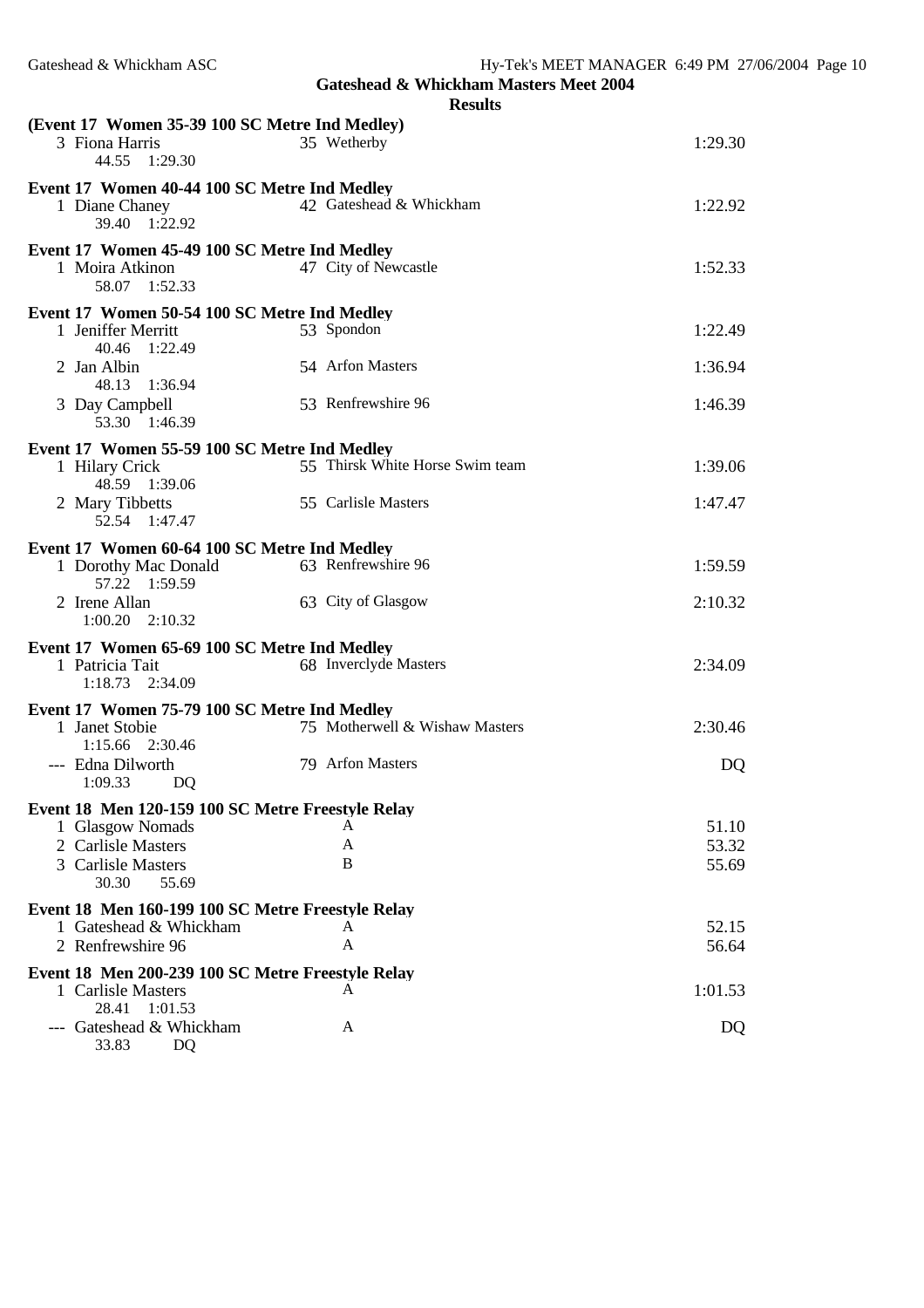|                                                              |         | Event 19 Women 160-199 100 SC Metre Freestyle Relay |                |
|--------------------------------------------------------------|---------|-----------------------------------------------------|----------------|
| 1 Gateshead & Whickham                                       |         | A                                                   | 1:04.09        |
| 34.85 1:04.09<br>2 Alnwick Dolphins<br>35.33 1:06.97         |         | A                                                   | 1:06.97        |
| 3 Carlisle Masters<br>41.00 1:11.45                          |         | A                                                   | 1:11.45        |
| Event 20 Women 35-39 200 SC Metre Butterfly                  |         |                                                     |                |
| 1 Lynne Dawson<br>44.47 1:36.50 2:31.02 3:26.34              |         | 37 Lindum Mink                                      | 3:26.34        |
| Event 20 Women 55-59 200 SC Metre Butterfly                  |         |                                                     |                |
| 1 Patricia Jackson<br>45.95 1:38.67 2:33.42 3:25.85          |         | 57 Wigan Wasps                                      | 3:25.85        |
| Event 20 Men 19-24 200 SC Metre Butterfly                    |         |                                                     |                |
| 1 Gavin Stephens<br>31.21 1:06.88 1:44.24 2:20.51            |         | 21 Durham University                                | 2:20.51        |
| Event 20 Men 40-44 200 SC Metre Butterfly                    |         |                                                     |                |
| 1 Kevin Smith<br>34.81 1:11.58 1:49.04 2:28.06               |         | 40 Gateshead & Whickham                             | 2:28.06        |
| 2 Andrew Gristwood                                           |         | 40 Lindum Mink                                      | 2:36.80        |
| 35.24 1:14.73 1:56.19 2:36.80                                |         |                                                     |                |
| Event 20 Men 45-49 200 SC Metre Butterfly                    |         |                                                     |                |
| 1 Richard Swallow                                            |         | 48 Halifax SC                                       | 2:47.57        |
| 38.54 1:20.13 2:04.50 2:47.57                                |         |                                                     |                |
| Event 20 Men 50-54 200 SC Metre Butterfly<br>1 John Mullins  |         | 54 Alnwick Dolphins                                 | 2:50.40        |
| 38.99 1:22.43 2:06.51 2:50.40                                |         |                                                     |                |
| 2 Mike Dilworth                                              |         | 51 Arfon Masters                                    | 4:12.18        |
| 55.60 2:01.65 3:09.55 4:12.18                                |         |                                                     |                |
| Event 20 Men 60-64 200 SC Metre Butterfly                    |         |                                                     |                |
| 1 Norman Stephenson<br>44.68 1:38.10 2:33.04 3:25.14         |         | 60 Gateshead & Whickham                             | 3:25.14        |
| 2 Peter Ingham                                               |         | 60 Rotherham Metro                                  | 4:20.55        |
| 56.76 2:06.59 3:14.88 4:20.55                                |         |                                                     |                |
| Event 20 Men 70-74 200 SC Metre Butterfly                    |         |                                                     |                |
| 1 Baz Owen<br>$1:20.16$ $2:57.19$                            | 4:35.50 | 74 Arfon Masters<br>6:04.23                         | 6:04.23        |
|                                                              |         |                                                     |                |
| Event 20 Men 80-84 200 SC Metre Butterfly<br>1 Donald Leader |         | 80 Oddicombe Torquay                                | 4:57.30        |
| $1:11.52$ $2:29.34$                                          | 3:47.78 | 4:57.30                                             |                |
| Event 21 Men 19-24 50 SC Metre Breaststroke                  |         |                                                     |                |
| 1 Paul Crowther                                              |         | 24 Glasgow Nomads                                   | 33.88          |
| 2 Andrew Ball                                                |         | 20 Halifax SC                                       | 34.07          |
| 3 Andrew Reynolds<br>4 Peter Ross                            |         | 23 Loftus Dolphins<br>19 Carlisle Masters           | 34.62<br>38.60 |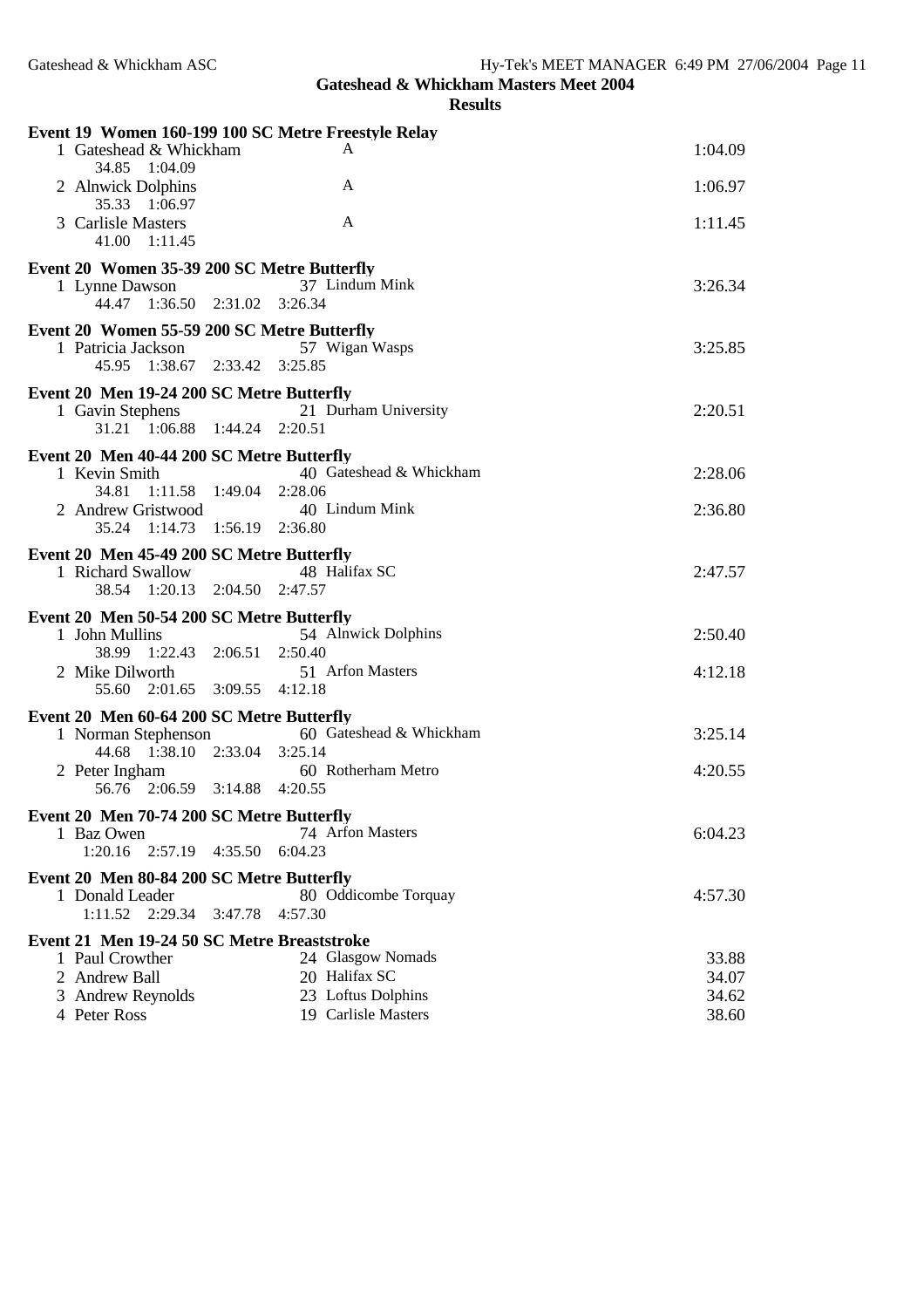| Event 21 Men 30-34 50 SC Metre Breaststroke                       |                                   |       |
|-------------------------------------------------------------------|-----------------------------------|-------|
| 1 Norman Williamson                                               | 32 Glasgow Nomads                 | 35.15 |
| Event 21 Men 35-39 50 SC Metre Breaststroke                       |                                   |       |
| 1 Gary Buxton                                                     | 35 Carlisle Masters               | 34.23 |
| 2 Ian Harris                                                      | 38 Wetherby                       | 35.68 |
| 3 Matthew James                                                   | 38 Lindum Mink                    | 39.19 |
| 4 Graham Bell                                                     | 38 Renfrewshire 96                | 40.54 |
| --- Iain Teaz                                                     | 35 Glasgow Nomads                 | DQ    |
| Event 21 Men 40-44 50 SC Metre Breaststroke                       |                                   |       |
| 1 Gordon Wallace                                                  | 42 Renfrewshire 96                | 35.25 |
| 2 Stuart Williams                                                 | 43 Halifax SC                     | 35.99 |
| 3 Max Roberts                                                     | 44 Spondon                        | 46.70 |
| Event 21 Men 45-49 50 SC Metre Breaststroke                       |                                   |       |
| 1 Graeme Sutton                                                   | 45 Carlisle Masters               | 39.61 |
| 2 Ian Muscroft                                                    | 46 Billingham Forum SC            | 43.42 |
| --- Peter Reay                                                    | 48 Carlisle Masters               | DQ    |
| Event 21 Men 50-54 50 SC Metre Breaststroke                       |                                   |       |
| 1 Denis Hall                                                      | 51 Tynedale Asc                   | 40.47 |
| Event 21 Men 55-59 50 SC Metre Breaststroke                       |                                   |       |
| 1 George Jackson                                                  | 59 Howe Bridge Aces               | 39.51 |
| Event 21 Men 60-64 50 SC Metre Breaststroke                       |                                   |       |
| 1 Norman Stephenson                                               | 60 Gateshead & Whickham           | 40.83 |
| 2 Carl Butler                                                     | 60 Harrogate                      | 43.50 |
| Event 22 Women 19-24 50 SC Metre Breaststroke                     |                                   |       |
| 1 Sarah Germain                                                   | 20 City of Newcastle              | 37.35 |
| 2 Michele Morris                                                  | 24 Wetherby                       | 44.79 |
|                                                                   |                                   |       |
| Event 22 Women 25-29 50 SC Metre Breaststroke<br>1 Emma Stockdale | 25 Carlisle Masters               | 45.20 |
|                                                                   |                                   |       |
| Event 22 Women 30-34 50 SC Metre Breaststroke                     |                                   |       |
| 1 Heather Allan                                                   | 33 City of Glasgow                | 46.57 |
| 2 Frances Anderson                                                | 33 Alnwick Dolphins               | 51.18 |
| Event 22 Women 35-39 50 SC Metre Breaststroke                     |                                   |       |
| 1 Fiona Harris                                                    | 35 Wetherby                       | 46.79 |
| Event 22 Women 40-44 50 SC Metre Breaststroke                     |                                   |       |
| 1 Diane Chaney                                                    | 42 Gateshead & Whickham           | 40.36 |
| 2 Barbara Anderson                                                | 40 Gateshead & Whickham           | 44.31 |
| 3 Sian O'Dea                                                      | 44 Blyth Lifeguard& Swimming Club | 47.10 |
| 4 Shirley Fawkes                                                  | 44 Billingham Forum SC            | 50.00 |
| Event 22 Women 45-49 50 SC Metre Breaststroke                     |                                   |       |
| 1 Verity Dobbie                                                   | 45 Gateshead & Whickham           | 38.33 |
| 2 Judith Pascale                                                  | 47 Gateshead & Whickham           | 46.25 |
| 3 Carol Lines                                                     | 48 Gateshead & Whickham           | 59.68 |
| Event 22 Women 50-54 50 SC Metre Breaststroke                     |                                   |       |
| 1 Jeniffer Merritt                                                | 53 Spondon                        | 39.54 |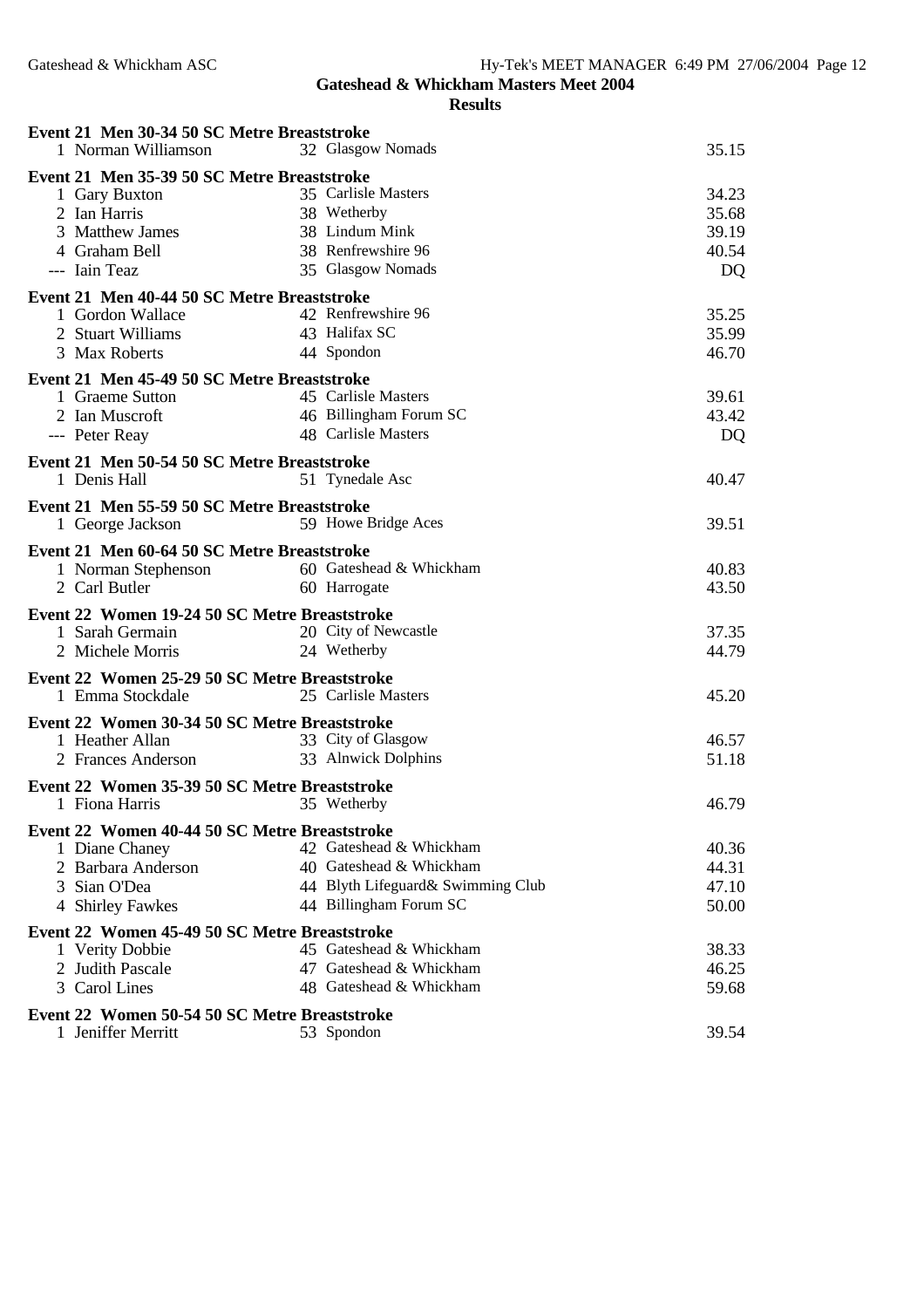|   | (Event 22 Women 50-54 50 SC Metre Breaststroke) |                                 |         |
|---|-------------------------------------------------|---------------------------------|---------|
|   | 2 Jackie Pinkney Hughes                         | 51 Lindum Mink                  | 42.81   |
|   | 3 Jan Albin                                     | 54 Arfon Masters                | 48.56   |
|   | Event 22 Women 55-59 50 SC Metre Breaststroke   |                                 |         |
|   | 1 Hilary Crick                                  | 55 Thirsk White Horse Swim team | 46.05   |
|   | 2 Mary Tibbetts                                 | 55 Carlisle Masters             | 53.63   |
|   | Event 22 Women 60-64 50 SC Metre Breaststroke   |                                 |         |
|   | 1 Dorothy Mac Donald                            | 63 Renfrewshire 96              | 56.10   |
|   | Event 22 Women 65-69 50 SC Metre Breaststroke   |                                 |         |
|   | 1 Patricia Johnston                             | 67 Carlisle Masters             | 1:02.09 |
|   | 2 Patricia Tait                                 | 68 Inverclyde Masters           | 1:09.07 |
|   | Event 22 Women 75-79 50 SC Metre Breaststroke   |                                 |         |
|   | 1 Edna Dilworth                                 | 79 Arfon Masters                | 1:05.18 |
|   | 2 Janet Stobie                                  | 75 Motherwell & Wishaw Masters  | 1:16.20 |
|   | Event 23 Men 19-24 100 SC Metre Freestyle       |                                 |         |
|   | 1 Nick Depledge                                 | 21 Carlisle Masters             | 59.56   |
|   | 27.95<br>59.56                                  |                                 |         |
|   | 2 Andrew Ball                                   | 20 Halifax SC                   | 1:00.26 |
|   | 28.42 1:00.26                                   |                                 |         |
|   | 3 Alan Young<br>31.86 1:06.51                   | 19 Carlisle Masters             | 1:06.51 |
|   | 4 Andrew Reynolds                               | 23 Loftus Dolphins              | 1:06.59 |
|   | 31.40 1:06.59                                   |                                 |         |
|   | 5 Peter Ross                                    | 19 Carlisle Masters             | 1:16.26 |
|   | 35.97 1:16.26                                   |                                 |         |
|   | 6 David Carruthers                              | 19 Carlisle Masters             | 1:25.28 |
|   | 42.04 1:25.28                                   |                                 |         |
|   | Event 23 Men 25-29 100 SC Metre Freestyle       |                                 |         |
|   | 1 Dominic Johnston                              | 27 Gateshead & Whickham         | 59.92   |
|   | 28.05<br>59.92                                  |                                 |         |
|   | 2 Mark O'Connor                                 | 28 Silver City Blues            | 1:01.30 |
|   | 30.06<br>1:01.30<br>3 Robert Main               | 29 Gateshead & Whickham         | 1:01.93 |
|   | 29.82<br>1:01.93                                |                                 |         |
|   | 4 Darren Jackson                                | 27 Wetherby                     | 1:02.52 |
|   | 30.40<br>1:02.52                                |                                 |         |
|   | 5 Andrew Wilde                                  | 27 Alnwick Dolphins             | 1:09.00 |
|   | 1:09.09<br>1:09.00                              |                                 |         |
|   | Event 23 Men 30-34 100 SC Metre Freestyle       |                                 |         |
|   | 1 Julian Thomlinson                             | 33 Carlisle Masters             | 58.38   |
|   | 27.95<br>58.38                                  |                                 |         |
|   | 2 Norman Williamson                             | 32 Glasgow Nomads               | 1:01.24 |
| 3 | 29.58<br>1:01.24<br><b>Christopher Gorman</b>   | 31 Glasgow Nomads               | 1:02.17 |
|   | 30.53 1:02.17                                   |                                 |         |
|   | 4 Richard Johnstone                             | 31 City of Newcastle            | 1:09.05 |
|   | 33.12<br>1:09.05                                |                                 |         |
|   | 5 Alister Wrigley<br>35.81 1:12.96              | 34 Billingham Forum SC          | 1:12.96 |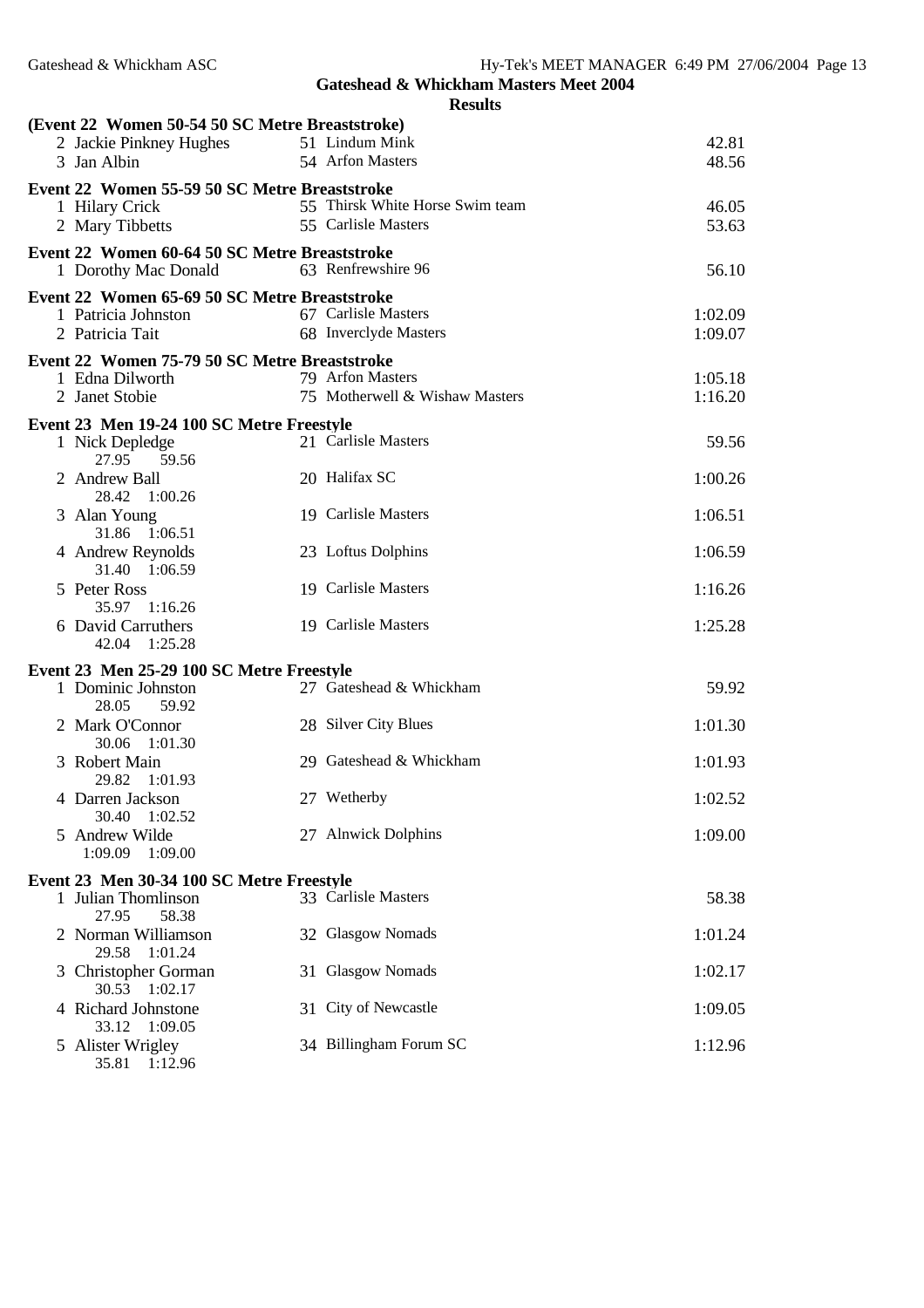| n<br>'SIII |
|------------|
|------------|

| Event 23 Men 35-39 100 SC Metre Freestyle                                     |                                   |         |
|-------------------------------------------------------------------------------|-----------------------------------|---------|
| 1 Iain Teaz<br>27.51<br>56.35                                                 | 35 Glasgow Nomads                 | 56.35   |
| 2 David Chaney<br>57.22<br>27.58                                              | 36 Gateshead & Whickham           | 57.22   |
| 3 Gary Wilson<br>29.99<br>1:02.18                                             | 37 Newburn SC                     | 1:02.18 |
| 4 Stuart Hoyle<br>30.37 1:02.77                                               | 38 City Of Leeds                  | 1:02.77 |
| 5 Paul Gibson<br>1:09.00<br>32.72                                             | 39 Carlisle Masters               | 1:09.00 |
| 6 Andy Bex<br>36.20 1:15.97                                                   | 39 Gateshead & Whickham           | 1:15.97 |
| 7 Alan Kinsey<br>1:19.12<br>39.20                                             | 35 Carlisle Masters               | 1:19.12 |
| Event 23 Men 40-44 100 SC Metre Freestyle                                     |                                   |         |
| 1 Kevin Smith<br>30.65<br>1:02.28                                             | 40 Gateshead & Whickham           | 1:02.28 |
| 2 Duncan Pears<br>31.57 1:06.37                                               | 41 Thirsk White Horse Swim team   | 1:06.37 |
| 3 Gordon Wallace<br>32.24 1:07.81                                             | 42 Renfrewshire 96                | 1:07.81 |
| 4 Mark Wilson<br>37.46 1:17.15                                                | 41 Billingham Forum SC            | 1:17.15 |
|                                                                               |                                   |         |
| Event 23 Men 45-49 100 SC Metre Freestyle                                     |                                   |         |
| 1 Peter French<br>30.73 1:05.35                                               | 46 City of Newcastle              | 1:05.35 |
| 2 Guy Fawkes<br>31.90 1:06.51                                                 | 45 Billingham Forum SC            | 1:06.51 |
| 3 Paul Nicholson<br>33.62 1:09.00                                             | 47 Carlisle Masters               | 1:09.00 |
| 4 Bob Hogg<br>33.74 1:10.54                                                   | 45 Gateshead & Whickham           | 1:10.54 |
| 5 Ian Muscroft<br>40.03<br>1:23.03                                            | 46 Billingham Forum SC            | 1:23.03 |
| 6 Paul Trewin<br>41.24<br>1:25.42                                             | 45 Billingham Forum SC            | 1:25.42 |
| Event 23 Men 50-54 100 SC Metre Freestyle                                     |                                   |         |
| 1 David Hills<br>31.52<br>1:05.72                                             | 53 City of Sunderland             | 1:05.72 |
| 2 Paul Fletcher<br>37.87 1:19.13                                              | 53 City Of Leeds                  | 1:19.13 |
| 3 Robert Wilmot<br>39.25<br>1:21.63                                           | 53 Renfrewshire 96                | 1:21.63 |
| Event 23 Men 55-59 100 SC Metre Freestyle                                     |                                   |         |
| 1 Ralph Johnson<br>40.02<br>1:21.77                                           | 59 City of Sunderland             | 1:21.77 |
|                                                                               |                                   |         |
| Event 23 Men 60-64 100 SC Metre Freestyle<br>1 Alex Brown<br>35.64<br>1:13.42 | 60 Blyth Lifeguard& Swimming Club | 1:13.42 |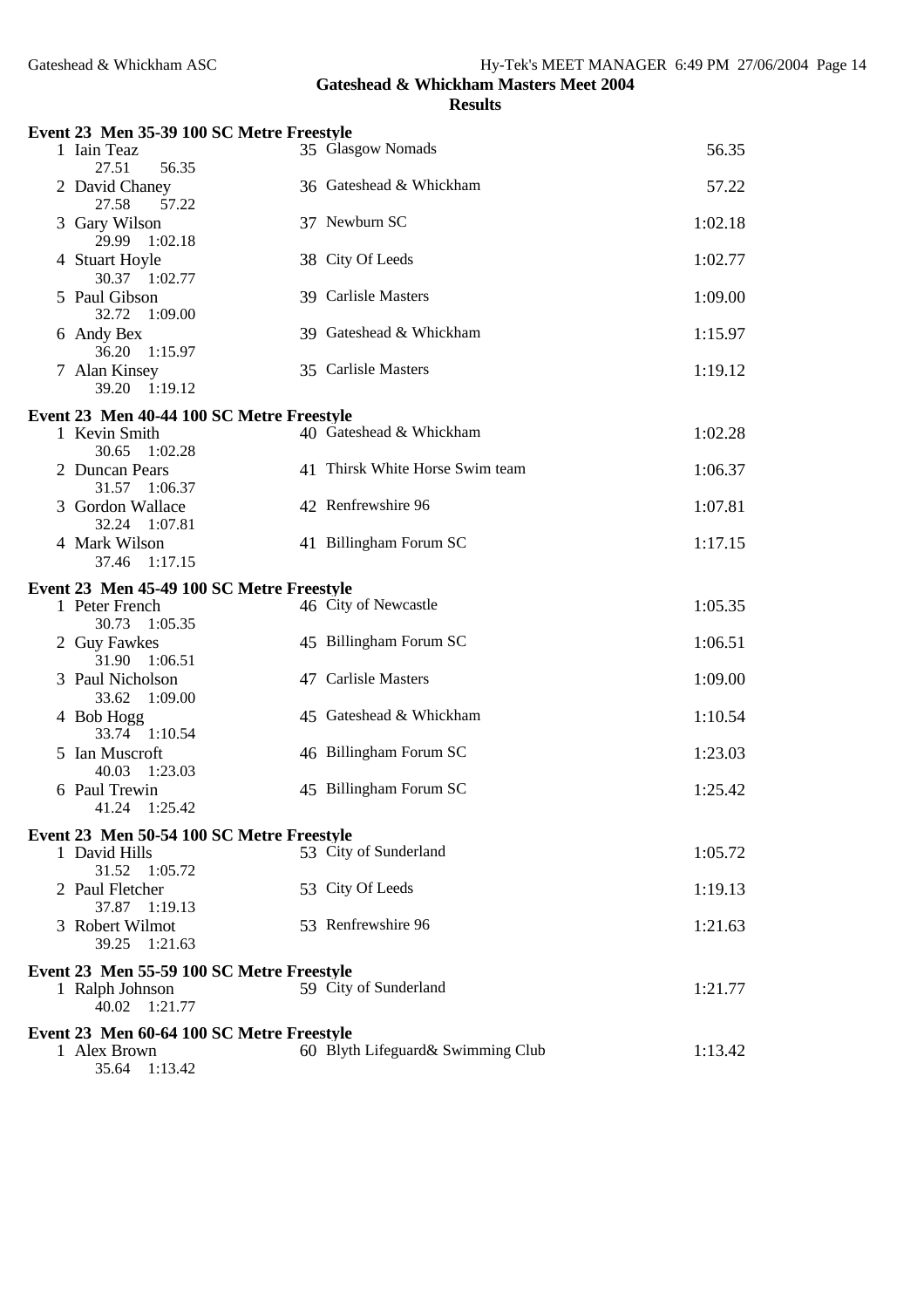|                                                                                    | <b>Results</b>          |         |
|------------------------------------------------------------------------------------|-------------------------|---------|
| (Event 23 Men 60-64 100 SC Metre Freestyle)<br>2 Roy Butterworth<br>36.98 1:18.22  | 60 Billingham Forum SC  | 1:18.22 |
| Event 23 Men 65-69 100 SC Metre Freestyle<br>1 David Routledge<br>46.39<br>1:38.44 | 68 Carlisle Masters     | 1:38.44 |
| Event 23 Men 70-74 100 SC Metre Freestyle<br>1 Keith Godbehere<br>43.61 1:33.92    | 70 Rotherham Metro      | 1:33.92 |
| Event 24 Women 19-24 100 SC Metre Freestyle                                        |                         |         |
| 1 Lorraine Riddle<br>37.82 1:18.21                                                 | 20 Billingham Forum SC  | 1:18.21 |
| 2 Michele Morris<br>37.10 1:19.03                                                  | 24 Wetherby             | 1:19.03 |
| Event 24 Women 25-29 100 SC Metre Freestyle                                        |                         |         |
| 1 Gail Mc Arthur<br>34.70 1:12.65                                                  | 29 Renfrewshire 96      | 1:12.65 |
| 2 Emma Stockdale<br>36.59<br>1:15.29                                               | 25 Carlisle Masters     | 1:15.29 |
| Event 24 Women 30-34 100 SC Metre Freestyle                                        |                         |         |
| 1 Lara Clarke<br>29.85 1:01.95                                                     | 30 Romford Town SC      | 1:01.95 |
| 2 Julie Sanders<br>31.25 1:05.73                                                   | 32 Romford Town SC      | 1:05.73 |
| 3 Heather Dale<br>32.30 1:05.97                                                    | 31 Silver City Blues    | 1:05.97 |
| 4 Audrey Williamson<br>32.89 1:09.10                                               | 32 Glasgow Nomads       | 1:09.10 |
| 5 Rachel Clinkard<br>34.11 1:11.85                                                 | 33 City of Newcastle    | 1:11.85 |
| 6 Heather Allan<br>41.23 1:27.80                                                   | 33 City of Glasgow      | 1:27.80 |
| Event 24 Women 35-39 100 SC Metre Freestyle                                        |                         |         |
| 1 Lynne Dawson<br>32.52 1:07.53                                                    | 37 Lindum Mink          | 1:07.53 |
| 2 Iona Mc Pherson<br>34.20<br>1:10.20                                              | 35 Silver City Blues    | 1:10.20 |
| 3 Fiona Harris<br>37.45<br>1:17.19                                                 | 35 Wetherby             | 1:17.19 |
| Event 24 Women 40-44 100 SC Metre Freestyle                                        |                         |         |
| 1 Shirley Fawkes<br>42.29 1:28.62                                                  | 44 Billingham Forum SC  | 1:28.62 |
| 2 Barbara Anderson<br>1:36.08<br>44.11                                             | 40 Gateshead & Whickham | 1:36.08 |
| Event 24 Women 45-49 100 SC Metre Freestyle                                        |                         |         |
| 1 Mary Purvis<br>35.11 1:13.84                                                     | 49 Alnwick Dolphins     | 1:13.84 |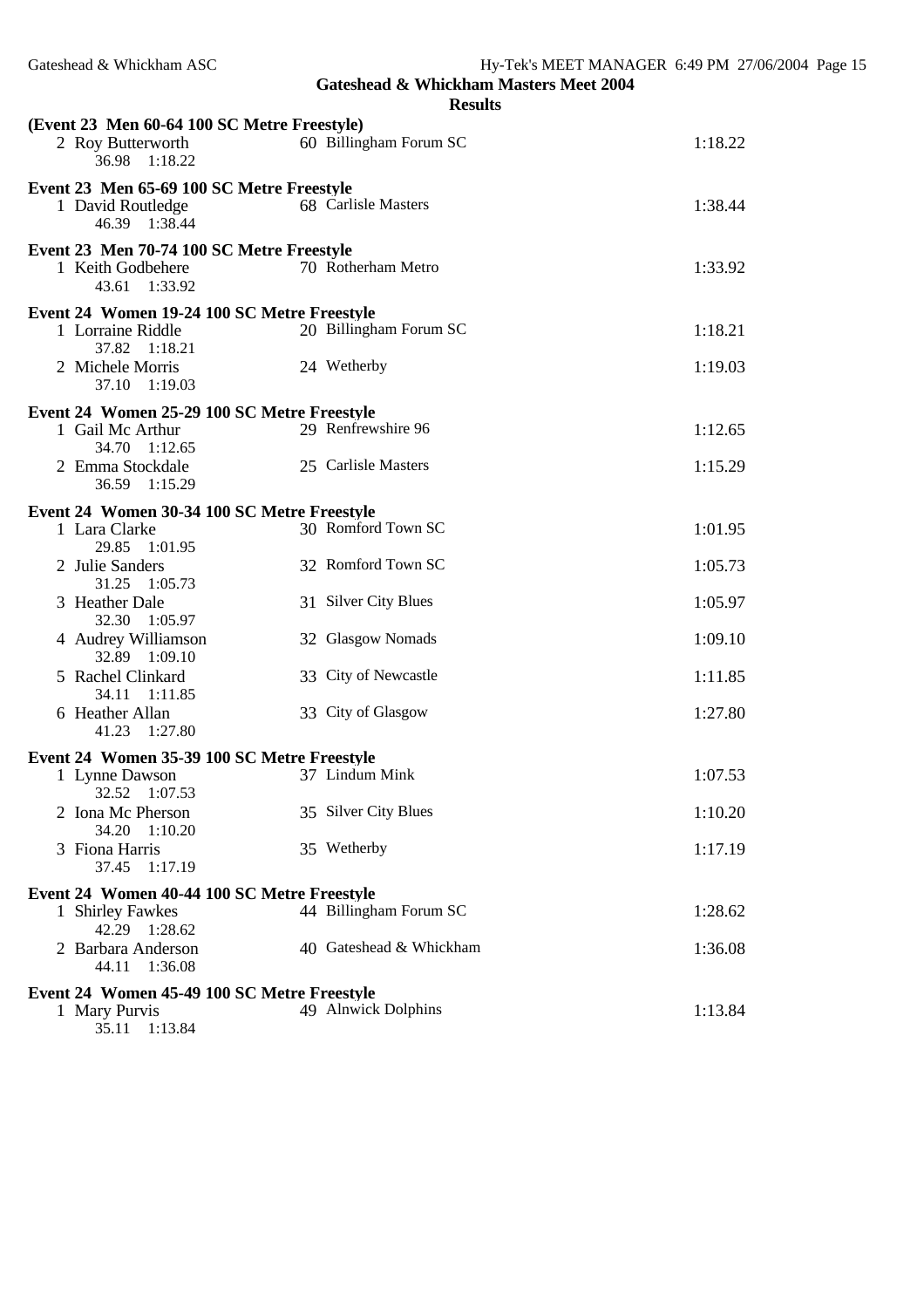| (Event 24 Women 45-49 100 SC Metre Freestyle)                                          |         |         |                                                                         |                 |         |         |
|----------------------------------------------------------------------------------------|---------|---------|-------------------------------------------------------------------------|-----------------|---------|---------|
| 2 Frances Couch<br>40.00 1:21.97                                                       |         |         | 49 Alnwick Dolphins                                                     |                 |         | 1:21.97 |
| 3 Judith Pascale<br>41.38 1:25.36                                                      |         |         | 47 Gateshead & Whickham                                                 |                 |         | 1:25.36 |
| 4 Sue Wilson<br>4.38 1:38.99                                                           |         |         | 46 Billingham Forum SC                                                  |                 |         | 1:38.99 |
| 5 Gill Sheehan<br>49.82 1:45.39                                                        |         |         | 45 Billingham Forum SC                                                  |                 |         | 1:45.39 |
| Event 24 Women 50-54 100 SC Metre Freestyle                                            |         |         |                                                                         |                 |         |         |
| 1 Jeniffer Merritt<br>36.37 1:15.33                                                    |         |         | 53 Spondon                                                              |                 |         | 1:15.33 |
| 2 Day Campbell<br>45.26 1:33.91                                                        |         |         | 53 Renfrewshire 96                                                      |                 |         | 1:33.91 |
| Event 24 Women 55-59 100 SC Metre Freestyle                                            |         |         |                                                                         |                 |         |         |
| 1 Mary Tibbetts<br>47.17 1:36.70                                                       |         |         | 55 Carlisle Masters                                                     |                 |         | 1:36.70 |
| 2 Jean Hiatt<br>48.44 1:39.57                                                          |         |         | 57 Spondon                                                              |                 |         | 1:39.57 |
|                                                                                        |         |         |                                                                         |                 |         |         |
| Event 24 Women 60-64 100 SC Metre Freestyle<br>1 Irene Allan<br>53.34 1:50.80          |         |         | 63 City of Glasgow                                                      |                 |         | 1:50.80 |
| 2 Dorothy Mac Donald<br>55.31 1:56.60                                                  |         |         | 63 Renfrewshire 96                                                      |                 |         | 1:56.60 |
|                                                                                        |         |         |                                                                         |                 |         |         |
|                                                                                        |         |         |                                                                         |                 |         |         |
| Event 24 Women 65-69 100 SC Metre Freestyle<br>1 Patricia Johnston<br>54.88<br>1:59.21 |         |         | 67 Carlisle Masters                                                     |                 |         | 1:59.21 |
|                                                                                        |         |         |                                                                         |                 |         |         |
| Event 25 Women 25-29 400 SC Metre Ind Medley                                           |         |         |                                                                         |                 |         |         |
| 1 Kay Hamilton<br>36.38                                                                |         |         | 26 Romford Town SC<br>$1:18.61$ $2:03.28$ $2:48.51$ $3:41.13$ $4:32.97$ | 5:13.79 5:54.11 |         | 5:54.11 |
| Event 25 Women 30-34 400 SC Metre Ind Medley                                           |         |         |                                                                         |                 |         |         |
| 1 Lara Clarke                                                                          |         |         | 30 Romford Town SC                                                      |                 |         | 5:26.48 |
| 34.37 1:12.38 1:55.93 2:39.48 3:27.07                                                  |         |         | 4:14.91                                                                 | 4:52.04 5:26.48 |         |         |
| Event 25 Women 45-49 400 SC Metre Ind Medley                                           |         |         |                                                                         |                 |         |         |
| 1 Verity Dobbie                                                                        |         |         | 45 Gateshead & Whickham                                                 |                 |         | 5:54.77 |
| 38.19 1:25.53 2:12.48                                                                  |         |         | 3:00.35 3:48.20 4:37.55                                                 | 5:17.15         | 5:54.77 |         |
| 2 Moira Atkinon<br>58.26<br>2:09.28                                                    | 3:18.51 | 4:30.07 | 47 City of Newcastle<br>5:36.39<br>6:43.21                              | 7:34.58         | 8:24.65 | 8:24.65 |
|                                                                                        |         |         |                                                                         |                 |         |         |
| Event 25 Women 50-54 400 SC Metre Ind Medley<br>1 Noreen Edery                         |         |         | 53 Borough of Kirklees                                                  |                 |         | 7:12.29 |
| 46.15 1:40.65 2:35.37                                                                  |         |         | 3:29.99 4:29.27 5:28.56                                                 | 6:21.16         | 7:12.29 |         |
|                                                                                        |         |         |                                                                         |                 |         |         |
| Event 25 Women 55-59 400 SC Metre Ind Medley<br>1 Patricia Jackson                     |         |         | 57 Wigan Wasps                                                          |                 |         | 7:07.74 |
| 47.34 1:42.84                                                                          | 2:37.23 |         | 3:31.49 4:32.61 5:32.63                                                 | 6:20.18 7:07.74 |         |         |
|                                                                                        |         |         |                                                                         |                 |         |         |
| Event 25 Men 19-24 400 SC Metre Ind Medley<br>1 David Carruthers                       |         |         | 19 Carlisle Masters                                                     |                 |         | 6:57.73 |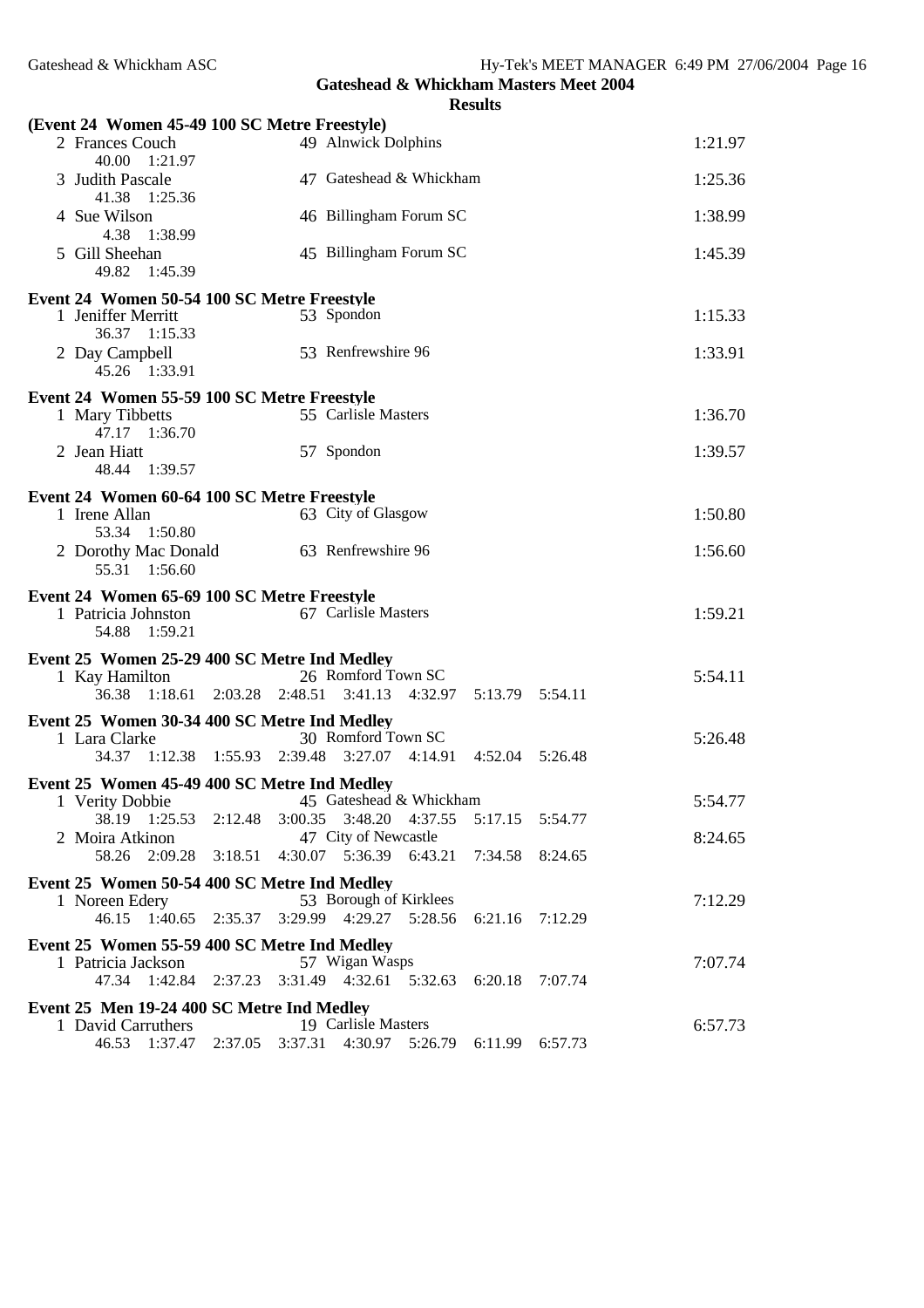40.56 1:22.47

| Event 25 Men 35-39 400 SC Metre Ind Medley<br>1 Colin Ovington<br>7.06 1:06.85 1:44.92 2:22.01 |         | 35 Gateshead & Whickham<br>3:03.84 3:46.08                    |         | 4:20.70 4:59.69 |         | 4:59.69    |
|------------------------------------------------------------------------------------------------|---------|---------------------------------------------------------------|---------|-----------------|---------|------------|
| Event 25 Men 40-44 400 SC Metre Ind Medley<br>1 Martin Fenner                                  |         | 42 City of Sunderland                                         |         |                 |         | 5:01.42    |
| $1:08.48$ $1:45.33$<br>32.15<br>2 Andrew Gristwood                                             |         | 2:22.42 3:06.93 3:52.28<br>40 Lindum Mink                     |         | 4:26.34         | 5:01.42 | 5:26.76    |
| 34.02<br>1:13.89 1:57.46<br>3 Arthur Aplin                                                     |         | 3:30.15<br>4:17.75<br>41 City of Newcastle                    |         | 4:52.99         | 5:26.76 | 6:22.80    |
| 5.89                                                                                           |         | 37.31 1:22.13 2:15.07 4:02.80 4:59.34                         |         | 5:42.04         | 6:22.80 |            |
| Event 25 Men 45-49 400 SC Metre Ind Medley                                                     |         | 48 Carlisle Masters                                           |         |                 |         |            |
| 1 Peter Reay                                                                                   |         | 47.61 1:40.10 2:44.88 3:51.81 4:50.67 5:50.29 6:43.74 7:36.58 |         |                 |         | 7:36.58    |
|                                                                                                |         |                                                               |         |                 |         |            |
| Event 25 Men 50-54 400 SC Metre Ind Medley<br>1 Graham Pearson                                 |         | 52 Gateshead & Whickham                                       |         |                 |         | 5:50.21    |
| 36.33 1:16.29 2:08.74                                                                          |         | 2:59.15 3:44.34 4:28.80                                       |         | 5:10.07 5:50.21 |         |            |
| 2 John Mullins                                                                                 |         | 54 Alnwick Dolphins                                           |         |                 |         | 6:03.25    |
| 1:23.60 2:13.98<br>39.75                                                                       |         | 3:57.17 4:49.56 5:27.40 6:03.25                               |         |                 | 6:03.25 |            |
| Event 25 Men 60-64 400 SC Metre Ind Medley                                                     |         |                                                               |         |                 |         |            |
| 1 Norman Stephenson                                                                            |         | 60 Gateshead & Whickham                                       |         |                 |         | 7:10.26    |
| 43.87                                                                                          |         | 1:36.33 2:34.27 3:31.65 4:32.76 5:31.87                       |         | 6:21.36         | 7:10.26 |            |
| 2 Peter Ingham                                                                                 |         | 60 Rotherham Metro                                            |         |                 |         | 7:46.07    |
| 52.77 1:55.60 2:54.97                                                                          |         | 3:55.68 4:57.61 6:00.12                                       |         | 6:54.61         | 7:46.07 |            |
| Event 25 Men 70-74 400 SC Metre Ind Medley                                                     |         |                                                               |         |                 |         |            |
| 1 Keith Godbehere                                                                              |         | 70 Rotherham Metro                                            |         |                 |         | 8:07.37    |
| 59.15 2:06.37                                                                                  | 3:09.45 | 4:10.53   5:15.31   6:23.32                                   |         | 7:16.25         | 8:07.37 |            |
| --- Baz Owen                                                                                   |         | 74 Arfon Masters                                              |         |                 |         | <b>DNF</b> |
| $1:19.71$ $2:34.32$ $3:40.62$                                                                  |         |                                                               |         |                 |         |            |
| Event 25 Men 80-84 400 SC Metre Ind Medley                                                     |         |                                                               |         |                 |         |            |
| 1 Donald Leader                                                                                |         | 80 Oddicombe Torquay                                          |         |                 |         | 9:07.59    |
| $1:13.62$ $2:32.74$ $3:39.65$                                                                  |         | 4:49.29 5:58.93                                               | 7:09.10 | 8:08.60 9:07.59 |         |            |
| Event 26 Men 19-24 100 SC Metre Backstroke                                                     |         |                                                               |         |                 |         |            |
| 1 Pete Jenson                                                                                  |         | 22 Durham University                                          |         |                 |         | 1:09.07    |
| 1:09.07<br>32.52                                                                               |         |                                                               |         |                 |         |            |
| Event 26 Men 25-29 100 SC Metre Backstroke                                                     |         |                                                               |         |                 |         |            |
| 1 Dominic Johnston<br>31.87 1:06.78                                                            |         | 27 Gateshead & Whickham                                       |         |                 |         | 1:06.78    |
| 2 Darren Jackson<br>36.03 1:12.93                                                              |         | 27 Wetherby                                                   |         |                 |         | 1:12.93    |
| 3 Mark O'Connor<br>36.93 1:16.35                                                               |         | 28 Silver City Blues                                          |         |                 |         | 1:16.35    |
| 4 Andrew Wilde                                                                                 |         | 27 Alnwick Dolphins                                           |         |                 |         | 1:25.10    |
| 41.64<br>1:25.10                                                                               |         |                                                               |         |                 |         |            |
| Event 26 Men 30-34 100 SC Metre Backstroke                                                     |         |                                                               |         |                 |         |            |
| 1 Alister Wrigley                                                                              |         | 34 Billingham Forum SC                                        |         |                 |         | 1:22.47    |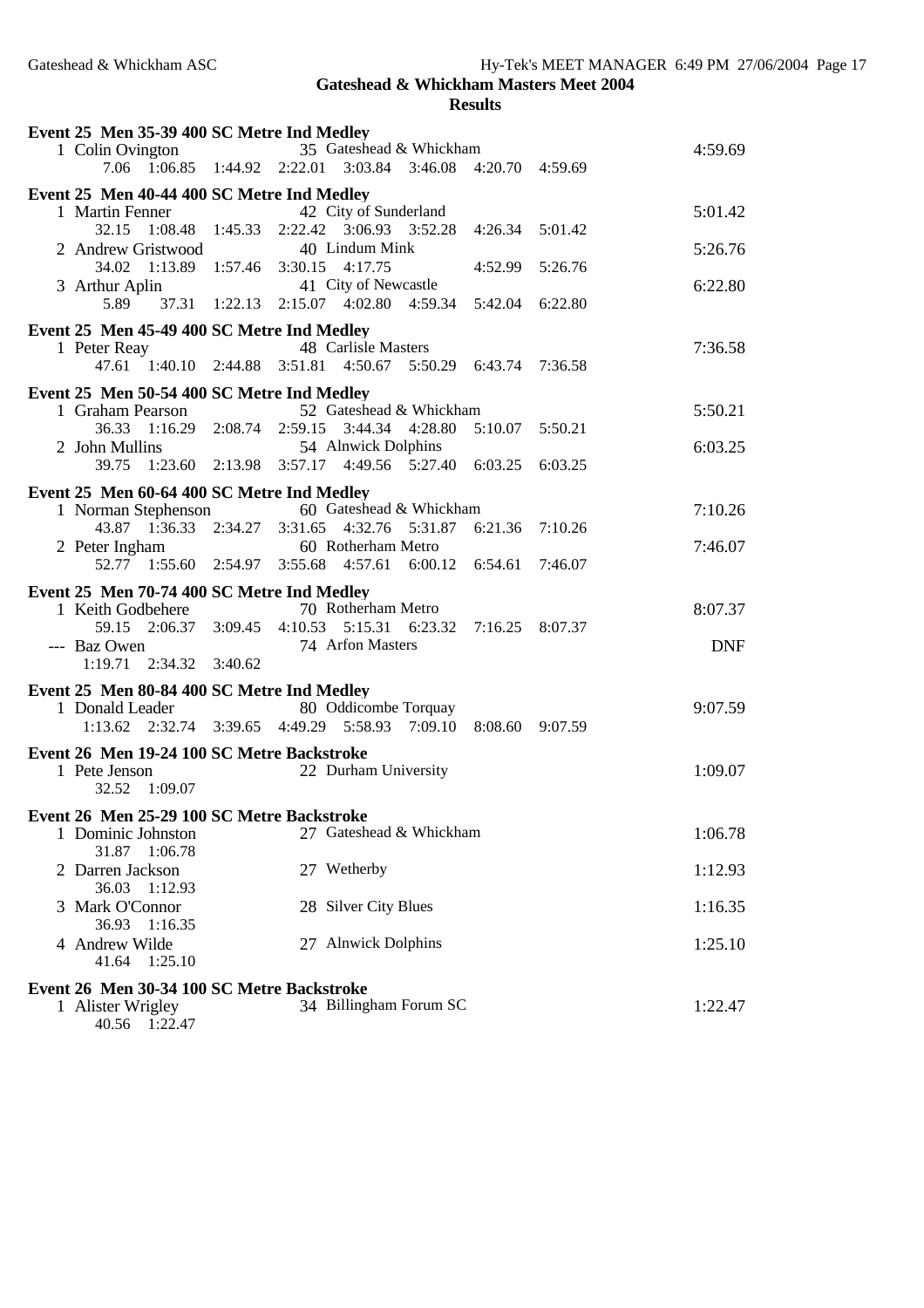40.68 1:22.38

**Gateshead & Whickham Masters Meet 2004**

| Event 26 Men 35-39 100 SC Metre Backstroke                                     |                         |         |
|--------------------------------------------------------------------------------|-------------------------|---------|
| 1 Iain Teaz<br>31.75<br>1:05.09                                                | 35 Glasgow Nomads       | 1:05.09 |
| 2 Gary Wilson<br>34.75<br>1:11.25                                              | 37 Newburn SC           | 1:11.25 |
| 3 Gary Buxton<br>34.17 1:11.32                                                 | 35 Carlisle Masters     | 1:11.32 |
| 4 Nick Andrews<br>36.79 1:16.18                                                | 37 Glasgow Nomads       | 1:16.18 |
| 5 Paul Gibson<br>38.82 1:22.33                                                 | 39 Carlisle Masters     | 1:22.33 |
| 6 Graham Bell<br>44.23 1:31.54                                                 | 38 Renfrewshire 96      | 1:31.54 |
| 7 Alan Kinsey<br>50.59 1:40.65                                                 | 35 Carlisle Masters     | 1:40.65 |
|                                                                                |                         |         |
| Event 26 Men 40-44 100 SC Metre Backstroke<br>1 Martin Fenner<br>32.74 1:10.38 | 42 City of Sunderland   | 1:10.38 |
| 2 Mark Wilson<br>54.51<br>1:48.83                                              | 41 Billingham Forum SC  | 1:48.83 |
| --- Gordon Wallace<br>44.77<br>DQ                                              | 42 Renfrewshire 96      | DQ      |
| Event 26 Men 45-49 100 SC Metre Backstroke                                     |                         |         |
| 1 Graeme Sutton<br>40.66<br>1:24.28                                            | 45 Carlisle Masters     | 1:24.28 |
| 2 Guy Fawkes<br>44.32<br>1:31.50                                               | 45 Billingham Forum SC  | 1:31.50 |
| Event 26 Men 50-54 100 SC Metre Backstroke                                     |                         |         |
| 1 Robert Wilmot<br>50.63<br>1:45.65                                            | 53 Renfrewshire 96      | 1:45.65 |
| Event 26 Men 55-59 100 SC Metre Backstroke                                     |                         |         |
| 1 Ralph Johnson<br>47.52<br>1:36.92                                            | 59 City of Sunderland   | 1:36.92 |
| 2 Phil Johnston<br>50.70<br>1:43.16                                            | 56 Gateshead & Whickham | 1:43.16 |
| Event 26 Men 65-69 100 SC Metre Backstroke                                     |                         |         |
| 1 Michael Kelly                                                                | 68 Halifax SC           | 1:46.16 |
| 50.61<br>1:46.16                                                               |                         |         |
| 2 David Routledge<br>2:04.26<br>1:00.45                                        | 68 Carlisle Masters     | 2:04.26 |
| Event 27 Women 19-24 100 SC Metre Backstroke                                   |                         |         |
| 1 Lorraine Riddle<br>1:29.96<br>43.66                                          | 20 Billingham Forum SC  | 1:29.96 |
| Event 27 Women 25-29 100 SC Metre Backstroke                                   |                         |         |
| 1 Kerry Armstrong<br>34.17 1:10.93                                             | 28 City of Newcastle    | 1:10.93 |
| 2 Gail Mc Arthur                                                               | 29 Renfrewshire 96      | 1:22.38 |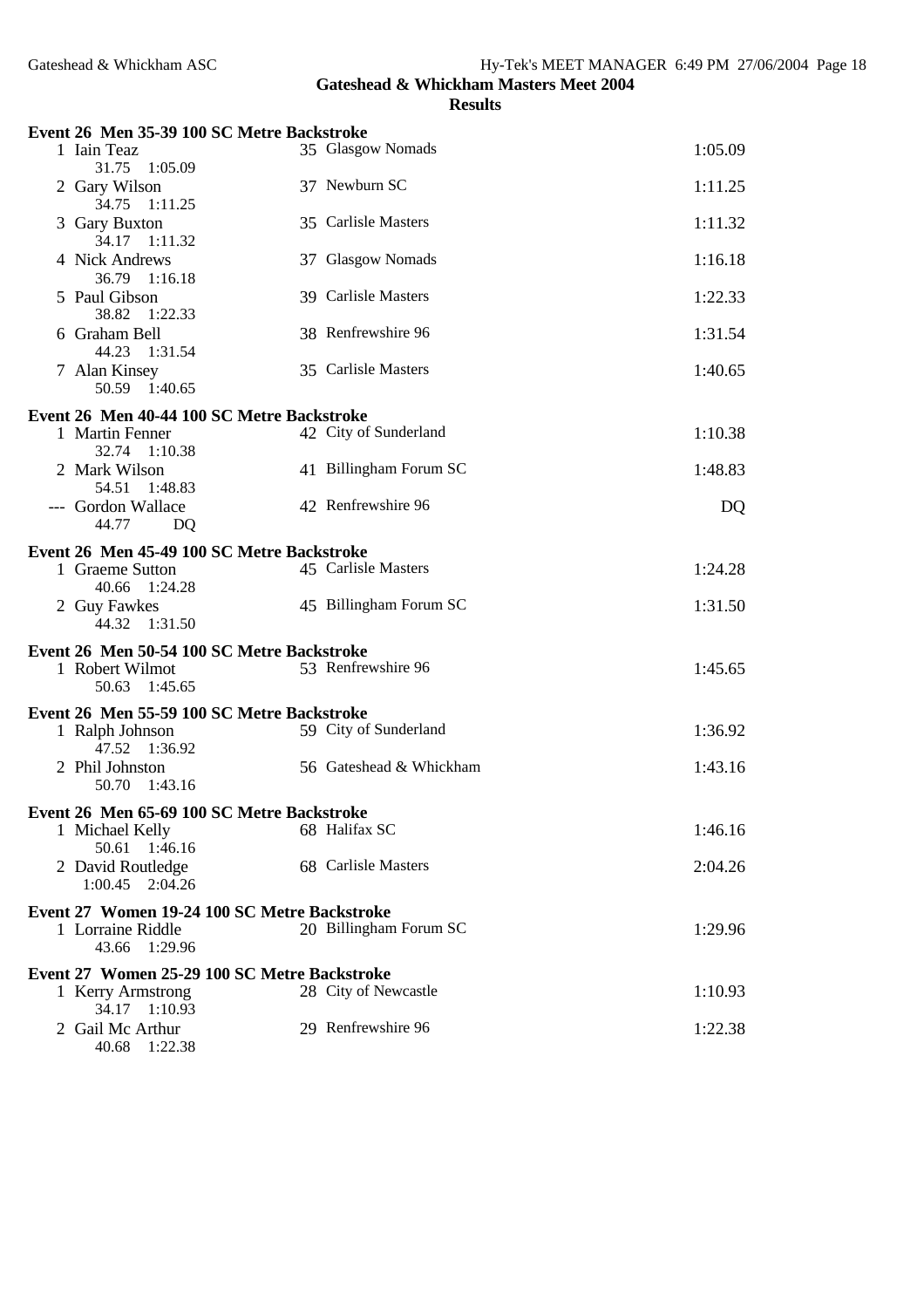|                                                  | <b>Results</b>                 |         |
|--------------------------------------------------|--------------------------------|---------|
| (Event 27 Women 25-29 100 SC Metre Backstroke)   |                                |         |
| 3 Emma Stockdale<br>44.63<br>1:32.46             | 25 Carlisle Masters            | 1:32.46 |
| Event 27 Women 35-39 100 SC Metre Backstroke     |                                |         |
| 1 Lynne Dawson<br>39.86<br>1:21.73               | 37 Lindum Mink                 | 1:21.73 |
| Event 27 Women 45-49 100 SC Metre Backstroke     |                                |         |
| 1 Sue Wilson<br>48.72<br>1:40.00                 | 46 Billingham Forum SC         | 1:40.00 |
| Event 27 Women 50-54 100 SC Metre Backstroke     |                                |         |
| 1 Jackie Pinkney Hughes<br>48.08 1:39.20         | 51 Lindum Mink                 | 1:39.20 |
| 2 Day Campbell<br>55.91 1:53.74                  | 53 Renfrewshire 96             | 1:53.74 |
| Event 27 Women 55-59 100 SC Metre Backstroke     |                                |         |
| 1 Patricia Jackson<br>1:35.20<br>45.90           | 57 Wigan Wasps                 | 1:35.20 |
| Event 27 Women 60-64 100 SC Metre Backstroke     |                                |         |
| 1 Dorothy Mac Donald<br>57.59 2:00.24            | 63 Renfrewshire 96             | 2:00.24 |
| Event 27 Women 65-69 100 SC Metre Backstroke     |                                |         |
| 1 Patricia Johnston<br>$1:02.22$ $2:17.21$       | 67 Carlisle Masters            | 2:17.21 |
| Event 27 Women 75-79 100 SC Metre Backstroke     |                                |         |
| 1 Janet Stobie<br>1:12.90 2:29.00                | 75 Motherwell & Wishaw Masters | 2:29.00 |
| Event 28 Men 120-159 100 SC Metre Medley Relay   |                                |         |
| 1 Glasgow Nomads<br>30.82<br>58.19               | A                              | 58.19   |
| 2 Carlisle Masters                               | A                              | 1:02.70 |
| 33.05 1:02.70<br>3 Carlisle Masters              | B                              | 1:04.72 |
| 37.40 1:04.72                                    |                                |         |
| Event 28 Men 160-199 100 SC Metre Medley Relay   |                                |         |
| 1 Gateshead & Whickham<br>33.57<br>58.15         | A                              | 58.15   |
| 2 Renfrewshire 96<br>36.13<br>1:07.15            | A                              | 1:07.15 |
| Event 28 Men 200-239 100 SC Metre Medley Relay   |                                |         |
| 1 Carlisle Masters<br>37.41<br>1:11.90           | A                              | 1:11.90 |
| 2 Gateshead & Whickham<br>40.58<br>1:14.93       | A                              | 1:14.93 |
| Event 29 Women 160-199 100 SC Metre Medley Relay |                                |         |
| 1 Gateshead & Whickham<br>41.46 1:12.54          | A                              | 1:12.54 |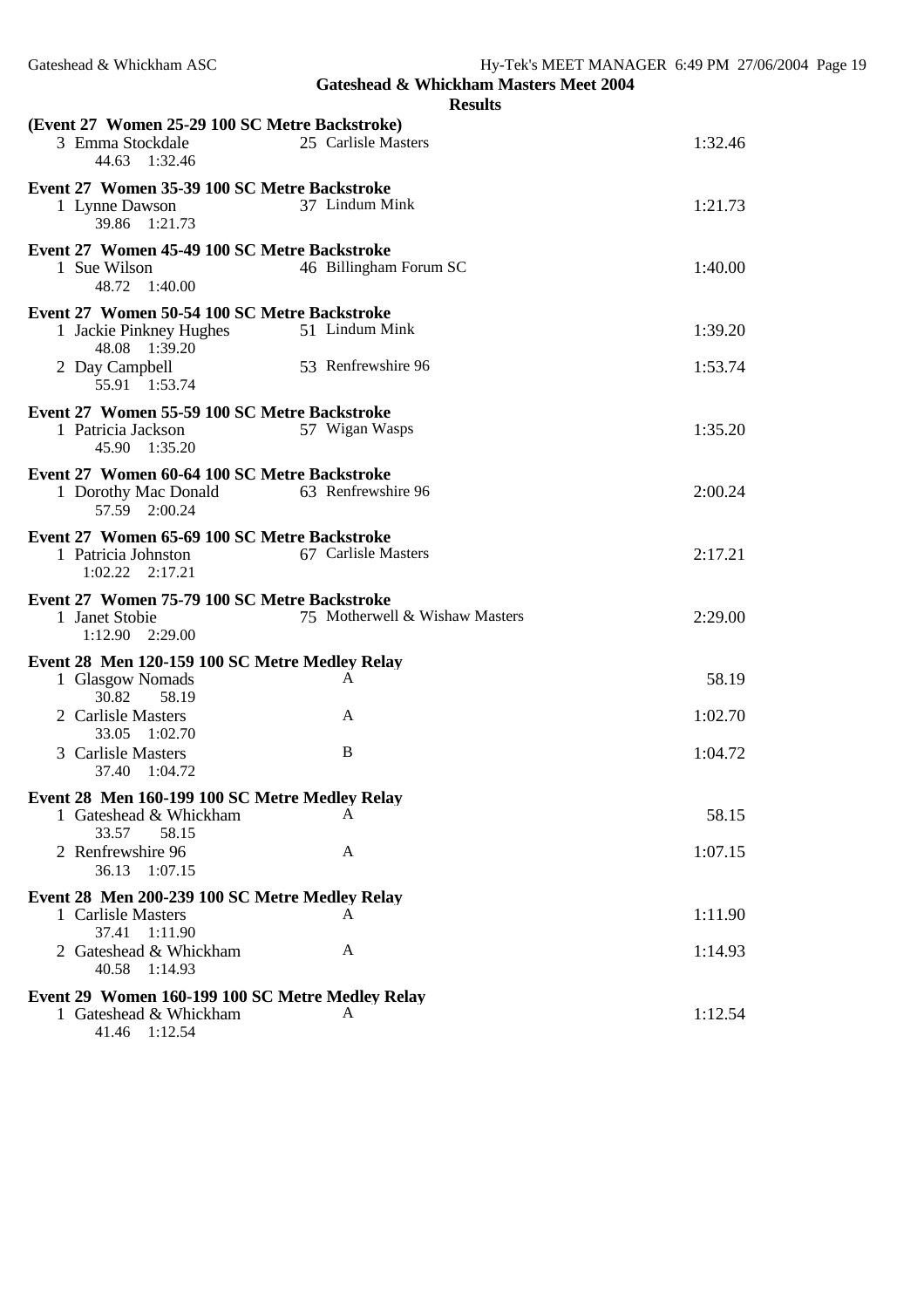|                                                                                                    |                         | (Event 29 Women 160-199 100 SC Metre Medley Relay) |         |
|----------------------------------------------------------------------------------------------------|-------------------------|----------------------------------------------------|---------|
| 2 Carlisle Masters<br>46.18<br>1:23.69                                                             |                         | A                                                  | 1:23.69 |
| Event 30 Women 19-24 200 SC Metre Breaststroke<br>1 Sarah Germain<br>39.78 1:22.88 2:06.73 2:48.93 |                         | 20 City of Newcastle                               | 2:48.93 |
| Event 30 Women 30-34 200 SC Metre Breaststroke<br>1 Heather Allan<br>51.15 1:47.10 2:45.91 3:44.36 |                         | 33 City of Glasgow                                 | 3:44.36 |
| Event 30 Women 40-44 200 SC Metre Breaststroke                                                     |                         |                                                    |         |
| 1 Barbara Anderson                                                                                 |                         | 40 Gateshead & Whickham                            | 3:31.71 |
| 47.70 1:39.73 2:35.03 3:31.71                                                                      |                         |                                                    |         |
| 2 Sian O'Dea<br>51.59 1:47.30 2:44.47 3:38.71                                                      |                         | 44 Blyth Lifeguard& Swimming Club                  | 3:38.71 |
|                                                                                                    |                         |                                                    |         |
| Event 30 Women 50-54 200 SC Metre Breaststroke<br>1 Jeniffer Merritt                               |                         | 53 Spondon                                         | 3:08.08 |
| 43.78  1:31.04  2:20.62  3:08.08                                                                   |                         |                                                    |         |
|                                                                                                    |                         | 2 Jackie Pinkney Hughes 51 Lindum Mink             | 3:28.50 |
| 48.49 1:43.60 2:36.95 3:28.50                                                                      |                         |                                                    |         |
| 3 Jan Albin                                                                                        |                         | 54 Arfon Masters                                   | 3:46.08 |
| 52.03 1:48.79 2:49.21 3:46.08                                                                      |                         |                                                    |         |
| Event 30 Women 55-59 200 SC Metre Breaststroke                                                     |                         |                                                    |         |
| 1 Hilary Crick<br>56.92                                                                            | 1:57.59 2:58.62 3:56.49 | 55 Thirsk White Horse Swim team                    | 3:56.49 |
|                                                                                                    |                         |                                                    |         |
| Event 30 Women 60-64 200 SC Metre Breaststroke<br>1 Dorothy Mac Donald                             |                         | 63 Renfrewshire 96                                 | 4:26.85 |
| $1:01.86$ $2:11.01$ $3:21.57$ $4:26.85$                                                            |                         |                                                    |         |
| Event 30 Women 65-69 200 SC Metre Breaststroke                                                     |                         |                                                    |         |
| 1 Patricia Tait                                                                                    |                         | 68 Inverclyde Masters                              | 5:24.09 |
| 1:13.02 2:36.15 3:57.90 5:24.09                                                                    |                         |                                                    |         |
| Event 30 Women 75-79 200 SC Metre Breaststroke                                                     |                         |                                                    |         |
| 1 Janet Stobie                                                                                     |                         | 75 Motherwell & Wishaw Masters                     | 6:04.46 |
| 1:23.25 2:59.23 4:33.73 6:04.46                                                                    |                         |                                                    |         |
| Event 30 Men 19-24 200 SC Metre Breaststroke                                                       |                         |                                                    |         |
| 1 Andrew Reynolds                                                                                  |                         | 23 Loftus Dolphins                                 | 2:44.38 |
| 37.09<br>1:19.00                                                                                   | 2:02.74                 | 2:44.38                                            |         |
| Event 30 Men 25-29 200 SC Metre Breaststroke                                                       |                         |                                                    |         |
| 1 Mark O'Connor<br>45.99<br>1:34.61                                                                | 2:22.48                 | 28 Silver City Blues<br>3:10.30                    | 3:10.30 |
|                                                                                                    |                         |                                                    |         |
| Event 30 Men 35-39 200 SC Metre Breaststroke<br>1 Gary Buxton                                      |                         | 35 Carlisle Masters                                | 2:49.19 |
| 37.57 1:20.92                                                                                      | 2:05.86                 | 2:49.19                                            |         |
| 2 Matthew James                                                                                    |                         | 38 Lindum Mink                                     | 3:11.01 |
| 44.03 1:34.20                                                                                      | 2:23.81                 | 3:11.01                                            |         |
| 3 Graham Bell                                                                                      |                         | 38 Renfrewshire 96                                 | 3:12.96 |
| 44.61 1:33.94                                                                                      | 2:23.13                 | 3:12.96                                            |         |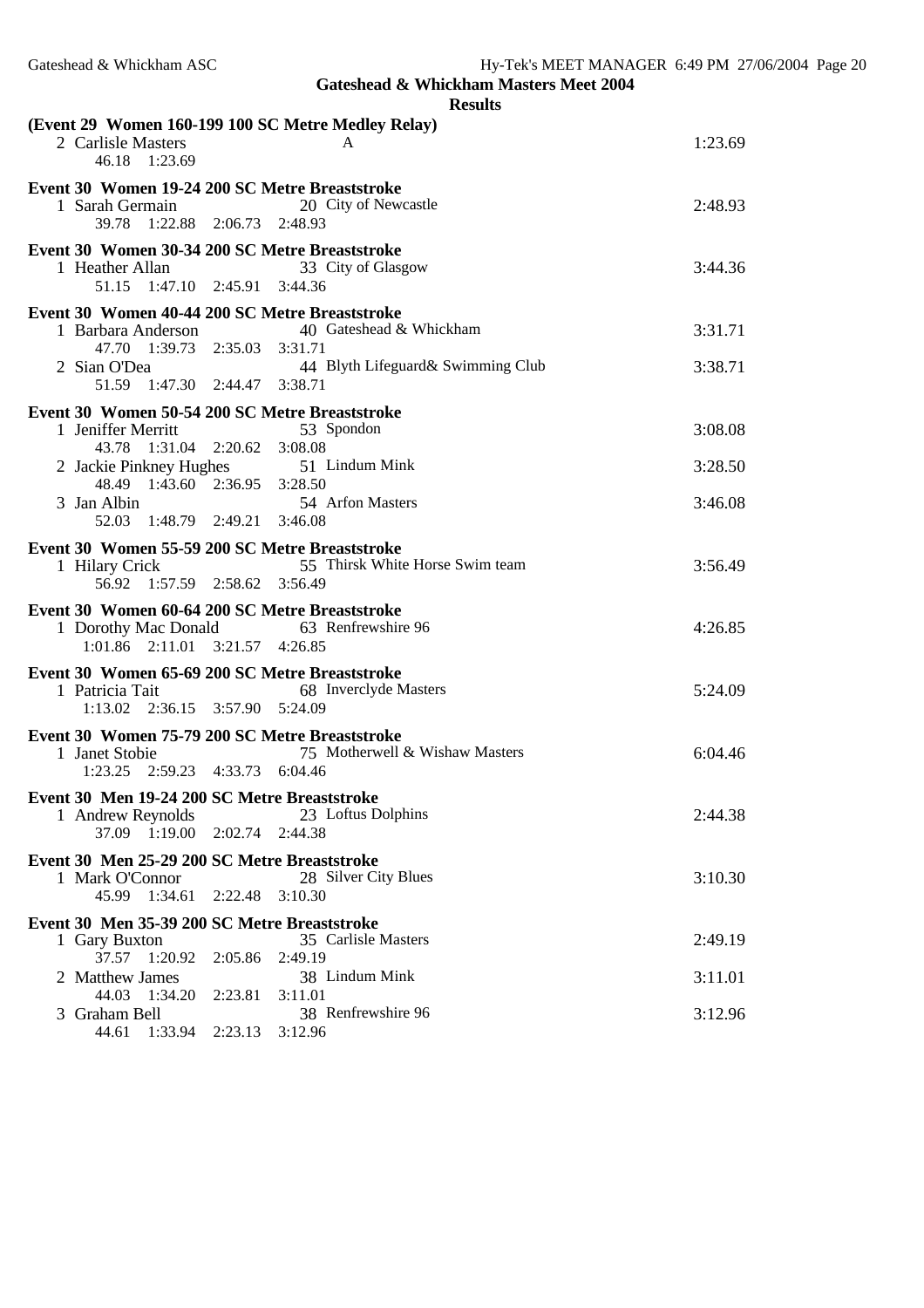## **Gateshead & Whickham Masters Meet 2004 Results**

| Event 30 Men 40-44 200 SC Metre Breaststroke                |                         |         |
|-------------------------------------------------------------|-------------------------|---------|
| 1 Gordon Wallace                                            | 42 Renfrewshire 96      | 2:59.13 |
| 42.33 1:29.94 2:15.37 2:59.13                               |                         |         |
| 2 Andrew Gristwood                                          | 40 Lindum Mink          | 2:59.46 |
| 42.66 1:27.41 2:14.20 2:59.46                               |                         |         |
| 3 Max Roberts                                               | 44 Spondon              | 3:42.13 |
| 51.50 1:47.48 2:44.66 3:42.13                               |                         |         |
| Event 30 Men 45-49 200 SC Metre Breaststroke                |                         |         |
| 1 Graeme Sutton                                             | 45 Carlisle Masters     | 3:16.86 |
| 44.71  1:34.42                                              | 2:26.22 3:16.86         |         |
| 2 Ian Muscroft                                              | 46 Billingham Forum SC  | 3:28.92 |
| 47.23 1:38.98 2:34.67 3:28.92                               |                         |         |
| Event 30 Men 50-54 200 SC Metre Breaststroke                |                         |         |
| 1 Mike Dilworth                                             | 51 Arfon Masters        | 3:21.51 |
| 47.52 1:39.25 2:31.20 3:21.51                               |                         |         |
| Event 30 Men 55-59 200 SC Metre Breaststroke                |                         |         |
| 1 George Jackson                                            | 59 Howe Bridge Aces     | 3:27.76 |
| 48.89 1:42.66 2:37.52 3:27.76                               |                         |         |
|                                                             |                         |         |
| Event 30 Men 60-64 200 SC Metre Breaststroke                | 60 Gateshead & Whickham | 3:24.24 |
| 1 Norman Stephenson<br>47.04 1:40.25 2:34.62 3:24.24        |                         |         |
| 2 Peter Ingham                                              | 60 Rotherham Metro      | 3:45.11 |
| 1:50.12 2:48.92 3:45.11<br>51.81                            |                         |         |
|                                                             |                         |         |
| Event 30 Men 70-74 200 SC Metre Breaststroke                |                         |         |
| 1 Baz Owen                                                  | 74 Arfon Masters        | 4:16.52 |
|                                                             |                         |         |
| 1:01.88 2:06.97 3:13.98 4:16.52                             |                         |         |
| Event 31 Men 19-24 50 SC Metre Freestyle                    |                         |         |
| 1 Nick Depledge                                             | 21 Carlisle Masters     | 26.64   |
| 2 Pete Jenson                                               | 22 Durham University    | 26.76   |
| 3 Paul Crowther                                             | 24 Glasgow Nomads       | 29.18   |
| 4 Peter Ross                                                | 19 Carlisle Masters     | 29.56   |
|                                                             |                         |         |
| Event 31 Men 25-29 50 SC Metre Freestyle                    | 27 Gateshead & Whickham |         |
| 1 Dominic Johnston                                          |                         | 26.75   |
| Event 31 Men 30-34 50 SC Metre Freestyle                    |                         |         |
| 1 Christopher Gorman                                        | 31 Glasgow Nomads       | 28.11   |
| 2 Richard Johnstone                                         | 31 City of Newcastle    | 30.36   |
| Event 31 Men 35-39 50 SC Metre Freestyle                    |                         |         |
| 1 Iain Teaz                                                 | 35 Glasgow Nomads       | 25.24   |
| 2 David Chaney                                              | 36 Gateshead & Whickham | 25.50   |
| 3 Stuart Hoyle                                              | 38 City Of Leeds        | 28.96   |
| 4 Nick Andrews                                              | 37 Glasgow Nomads       | 29.74   |
| 5 Paul Gibson                                               | 39 Carlisle Masters     | 29.95   |
| 6 Alan Kinsey                                               | 35 Carlisle Masters     | 36.38   |
|                                                             |                         |         |
| Event 31 Men 40-44 50 SC Metre Freestyle<br>1 Martin Fenner | 42 City of Sunderland   | 27.32   |
| 2 Arthur Aplin                                              | 41 City of Newcastle    | 28.55   |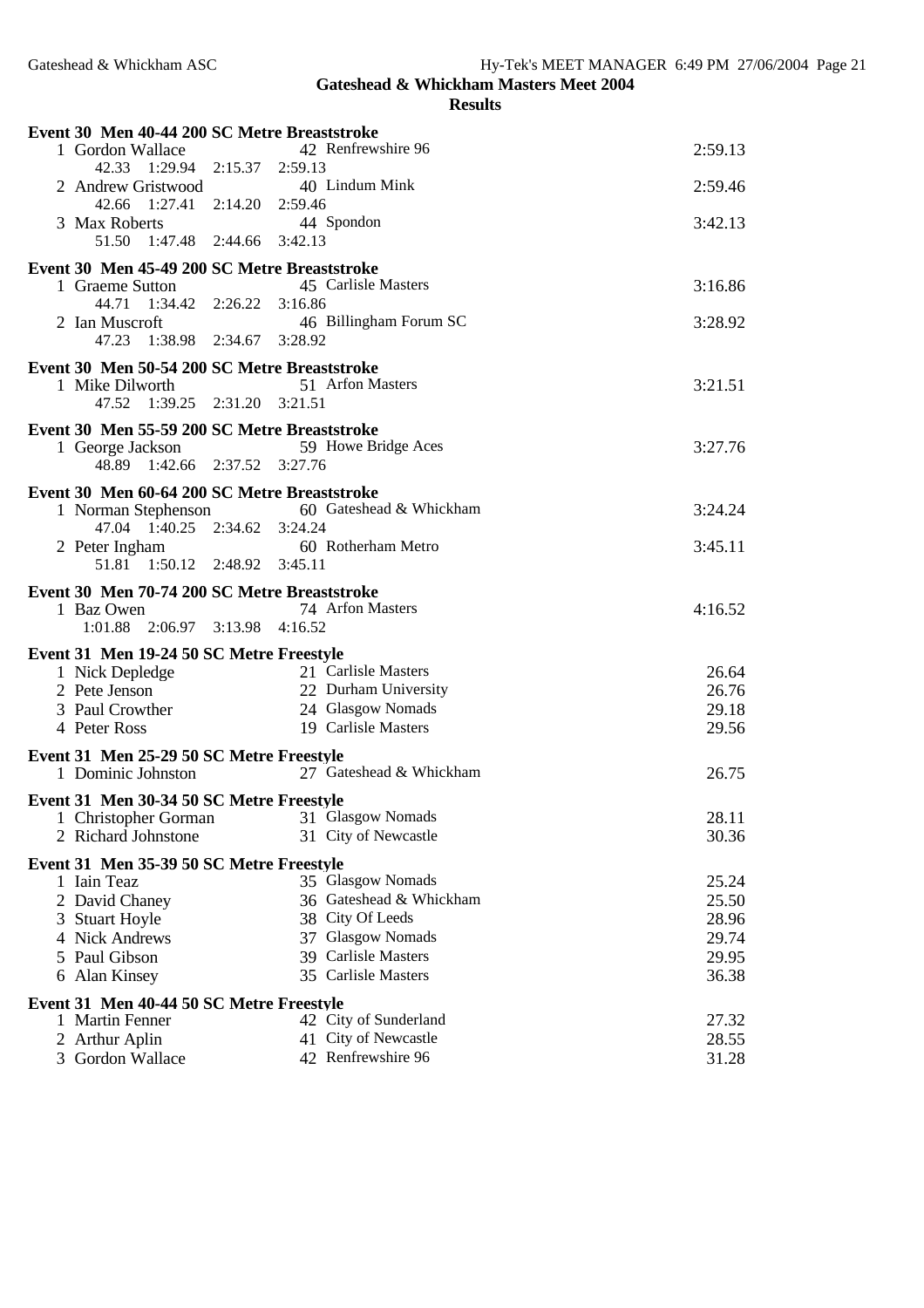| (Event 31 Men 40-44 50 SC Metre Freestyle)                     |                                   |       |
|----------------------------------------------------------------|-----------------------------------|-------|
| 4 Mark Wilson                                                  | 41 Billingham Forum SC            | 34.44 |
| 5 Ian Crawford                                                 | 44 Blyth Lifeguard& Swimming Club | 39.86 |
| Event 31 Men 45-49 50 SC Metre Freestyle                       |                                   |       |
| 1 Graham Beckett                                               | 48 Womborne                       | 28.73 |
| 2 Peter French                                                 | 46 City of Newcastle              | 29.75 |
| 3 Paul Nicholson                                               | 47 Carlisle Masters               | 30.41 |
| 4 Guy Fawkes                                                   | 45 Billingham Forum SC            | 30.61 |
| 5 Paul Trewin                                                  | 45 Billingham Forum SC            | 36.54 |
| 6 Ian Muscroft                                                 | 46 Billingham Forum SC            | 37.29 |
| Event 31 Men 50-54 50 SC Metre Freestyle                       |                                   |       |
| 1 David Hills                                                  | 53 City of Sunderland             | 29.91 |
| 2 Paul Fletcher                                                | 53 City Of Leeds                  | 33.65 |
| Event 31 Men 55-59 50 SC Metre Freestyle                       |                                   |       |
| 1 Phil Johnston                                                | 56 Gateshead & Whickham           | 39.42 |
| 2 Ralph Johnson                                                | 59 City of Sunderland             | 44.03 |
|                                                                |                                   |       |
| Event 31 Men 60-64 50 SC Metre Freestyle<br>1 Alex Brown       | 60 Blyth Lifeguard& Swimming Club | 34.73 |
| 2 Carl Butler                                                  | 60 Harrogate                      | 35.35 |
|                                                                |                                   |       |
| Event 31 Men 65-69 50 SC Metre Freestyle                       |                                   |       |
| 1 David Routledge                                              | 68 Carlisle Masters               | 42.83 |
| Event 31 Men 70-74 50 SC Metre Freestyle                       |                                   |       |
| 1 Keith Godbehere                                              | 70 Rotherham Metro                | 38.84 |
| Event 32 Women 25-29 50 SC Metre Freestyle                     |                                   |       |
| 1 Gail Mc Arthur                                               | 29 Renfrewshire 96                | 32.91 |
| 2 Emma Stockdale                                               | 25 Carlisle Masters               | 33.36 |
| Event 32 Women 30-34 50 SC Metre Freestyle                     |                                   |       |
| 1 Julie Sanders                                                | 32 Romford Town SC                | 29.90 |
| 2 Heather Dale                                                 | 31 Silver City Blues              | 30.03 |
| 3 Marianne Pughe                                               | 32 Tynedale Asc                   | 36.79 |
| 4 Frances Anderson                                             | 33 Alnwick Dolphins               | 42.16 |
| Event 32 Women 35-39 50 SC Metre Freestyle                     |                                   |       |
| 1 Lynne Dawson                                                 | 37 Lindum Mink                    | 30.40 |
| 2 Iona Mc Pherson                                              | 35 Silver City Blues              | 32.18 |
| Event 32 Women 40-44 50 SC Metre Freestyle                     |                                   |       |
| 1 Julie Bennett                                                | 42 City Of Leeds                  | 30.91 |
| 2 Shirley Fawkes                                               | 44 Billingham Forum SC            | 39.79 |
|                                                                |                                   |       |
| Event 32 Women 45-49 50 SC Metre Freestyle<br>1 Judith Pascale | 47 Gateshead & Whickham           | 38.01 |
| 2 Sue Wilson                                                   | 46 Billingham Forum SC            | 42.91 |
| 3 Gill Sheehan                                                 | 45 Billingham Forum SC            | 47.18 |
| 4 Carol Lines                                                  | 48 Gateshead & Whickham           | 47.81 |
|                                                                |                                   |       |
| Event 32 Women 55-59 50 SC Metre Freestyle                     |                                   |       |
| 1 Jean Hiatt                                                   | 57 Spondon                        | 47.21 |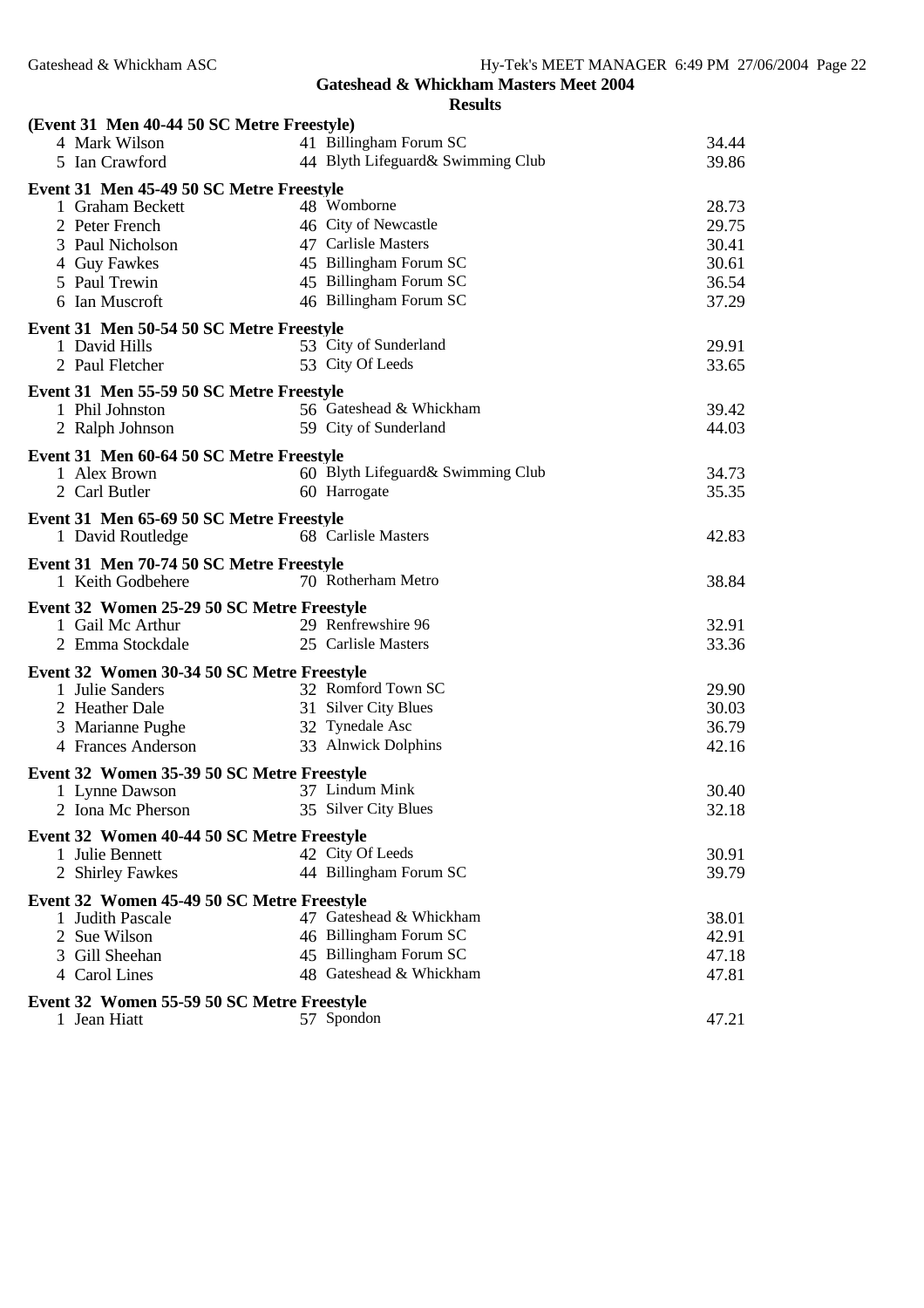| Event 32 Women 60-64 50 SC Metre Freestyle<br>1 Irene Allan<br>2 Dorothy Mac Donald | 63 City of Glasgow<br>63 Renfrewshire 96 | 49.98<br>57.39 |
|-------------------------------------------------------------------------------------|------------------------------------------|----------------|
|                                                                                     |                                          |                |
| Event 32 Women 65-69 50 SC Metre Freestyle<br>1 Patricia Johnston                   | 67 Carlisle Masters                      | 54.87          |
| Event 32 Women 75-79 50 SC Metre Freestyle<br>1 Janet Stobie                        | 75 Motherwell & Wishaw Masters           | 53.94          |
| Event 33 Men 25-29 100 SC Metre Butterfly<br>1 Mark O'Connor<br>34.71  1:12.60      | 28 Silver City Blues                     | 1:12.60        |
| Event 33 Men 30-34 100 SC Metre Butterfly<br>1 Alister Wrigley<br>37.59 1:19.90     | 34 Billingham Forum SC                   | 1:19.90        |
| Event 33 Men 35-39 100 SC Metre Butterfly<br>1 Gary Buxton<br>33.28 1:10.24         | 35 Carlisle Masters                      | 1:10.24        |
| Event 33 Men 40-44 100 SC Metre Butterfly                                           |                                          |                |
| 1 Kevin Smith<br>29.76 1:04.49                                                      | 40 Gateshead & Whickham                  | 1:04.49        |
| 2 Matthew Grant<br>32.54 1:09.48                                                    | 40 Gateshead & Whickham                  | 1:09.48        |
| --- Gordon Wallace<br>41.28<br>DQ                                                   | 42 Renfrewshire 96                       | DQ             |
| Event 33 Men 45-49 100 SC Metre Butterfly                                           |                                          |                |
| 1 Graham Beckett<br>36.87 1:13.27                                                   | 48 Womborne                              | 1:13.27        |
| Event 33 Men 60-64 100 SC Metre Butterfly                                           |                                          |                |
| 1 Norman Stephenson<br>43.21 1:32.45                                                | 60 Gateshead & Whickham                  | 1:32.45        |
| Event 33 Men 70-74 100 SC Metre Butterfly                                           |                                          |                |
| 1 Keith Godbehere<br>1:00.08 2:07.42                                                | 70 Rotherham Metro                       | 2:07.42        |
| Event 33 Men 80-84 100 SC Metre Butterfly                                           |                                          |                |
| 1 Donald Leader<br>1:09.35<br>2:21.89                                               | 80 Oddicombe Torquay                     | 2:21.89        |
| Event 34 Women 30-34 100 SC Metre Butterfly                                         |                                          |                |
| 1 Lara Clarke<br>33.39 1:09.90                                                      | 30 Romford Town SC                       | 1:09.90        |
| 2 Rachel Clinkard<br>36.43 1:16.77                                                  | 33 City of Newcastle                     | 1:16.77        |
| 3 Heather Allan<br>45.56 1:38.34                                                    | 33 City of Glasgow                       | 1:38.34        |
| Event 34 Women 35-39 100 SC Metre Butterfly                                         |                                          |                |
| 1 Lynne Dawson<br>38.60<br>1:26.51                                                  | 37 Lindum Mink                           | 1:26.51        |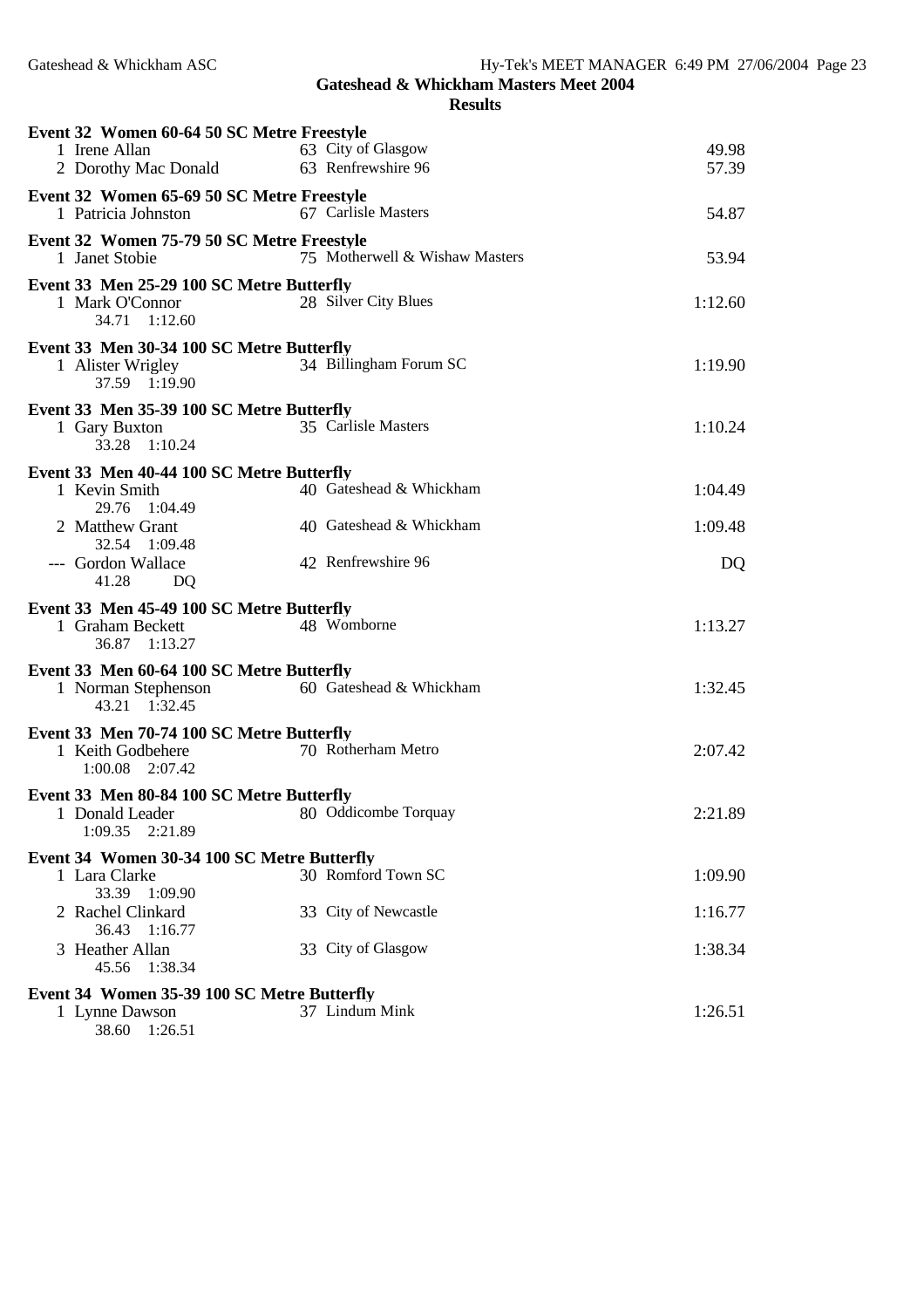| Event 34 Women 55-59 100 SC Metre Butterfly                                                                                  |         |  |  |  |  |
|------------------------------------------------------------------------------------------------------------------------------|---------|--|--|--|--|
| 57 Wigan Wasps<br>1 Patricia Jackson                                                                                         | 1:35.94 |  |  |  |  |
| 45.60 1:35.94<br>55 Thirsk White Horse Swim team<br>2 Hilary Crick                                                           | 1:48.97 |  |  |  |  |
| 54.07 1:48.97                                                                                                                |         |  |  |  |  |
| Event 34 Women 60-64 100 SC Metre Butterfly                                                                                  |         |  |  |  |  |
| 63 City of Glasgow<br>1 Irene Allan                                                                                          | 2:24.97 |  |  |  |  |
| $1:07.01$ $2:24.97$                                                                                                          |         |  |  |  |  |
| Event 35 Women 19-24 400 SC Metre Freestyle                                                                                  | 5:47.39 |  |  |  |  |
| 20 Billingham Forum SC<br>1 Lorraine Riddle<br>2:52.36 3:36.03<br>39.22<br>1:22.77<br>2:07.74<br>4:20.03<br>5:05.27 5:47.39  |         |  |  |  |  |
| Event 35 Women 25-29 400 SC Metre Freestyle                                                                                  |         |  |  |  |  |
| 26 Romford Town SC<br>1 Kay Hamilton                                                                                         | 5:07.52 |  |  |  |  |
| 33.15 1:10.80<br>2:28.54<br>3:08.87<br>1:49.42<br>3:48.87<br>4:29.23<br>5:07.52                                              |         |  |  |  |  |
| 2 Emma Stockdale<br>25 Carlisle Masters                                                                                      | 5:46.96 |  |  |  |  |
| 39.31 1:22.21<br>2:06.28 2:50.87 3:35.74<br>4:20.71<br>5:05.55<br>5:46.96                                                    |         |  |  |  |  |
| Event 35 Women 30-34 400 SC Metre Freestyle<br>33 City of Newcastle<br>1 Rachel Clinkard                                     | 5:20.67 |  |  |  |  |
| 1:57.36<br>2:38.46 3:19.32 3:59.81<br>35.97 1:16.22<br>4:41.38<br>5:20.67                                                    |         |  |  |  |  |
| 32 Tynedale Asc<br>2 Marianne Pughe                                                                                          | 6:25.34 |  |  |  |  |
| 3:01.17 3:51.92 4:43.52<br>38.49 1:22.97<br>2:10.72<br>6:25.34<br>5:35.20                                                    |         |  |  |  |  |
| 33 City of Glasgow<br>3 Heather Allan<br>3:21.17 4:14.57 5:07.78<br>44.55<br>1:35.66<br>2:28.17<br>6:00.29<br>6:50.77        | 6:50.77 |  |  |  |  |
|                                                                                                                              |         |  |  |  |  |
| Event 35 Women 35-39 400 SC Metre Freestyle<br>35 Silver City Blues<br>1 Iona Mc Pherson                                     | 5:18.66 |  |  |  |  |
| 1:53.38 2:34.42 3:15.84 3:57.25 4:38.53<br>34.96<br>1:13.42<br>5:18.66                                                       |         |  |  |  |  |
| Event 35 Women 40-44 400 SC Metre Freestyle                                                                                  |         |  |  |  |  |
| 44 Billingham Forum SC<br>1 Shirley Fawkes                                                                                   | 6:33.65 |  |  |  |  |
| $2:21.11$ $3:11.88$ $4:02.59$<br>43.16 1:30.77<br>4:53.54 5:44.09<br>6:33.65                                                 |         |  |  |  |  |
| Event 35 Women 45-49 400 SC Metre Freestyle                                                                                  |         |  |  |  |  |
| 45 Gateshead & Whickham<br>1 Verity Dobbie<br>34.52 1:11.48<br>1:48.84<br>2:26.35 3:04.17 3:42.15<br>4:20.19<br>4:56.50      | 4:56.50 |  |  |  |  |
| 47 City of Newcastle<br>2 Moira Atkinon                                                                                      | 6:49.08 |  |  |  |  |
| 3:21.13 4:13.54 5:05.62<br>44.72<br>1:36.16<br>2:29.00<br>5:57.42<br>6:49.08                                                 |         |  |  |  |  |
| Event 35 Women 50-54 400 SC Metre Freestyle                                                                                  |         |  |  |  |  |
| 53 Renfrewshire 96<br>1 Day Campbell                                                                                         | 6:52.95 |  |  |  |  |
| 46.06 1:36.03 2:28.10 3:20.67 4:14.18<br>5:07.65 6:01.79 6:52.95                                                             |         |  |  |  |  |
| Event 35 Women 55-59 400 SC Metre Freestyle                                                                                  |         |  |  |  |  |
| 57 Spondon<br>1 Jean Hiatt<br>3:32.16 4:28.08<br>49.11<br>1:42.45<br>2:36.90<br>6:23.20<br>7:18.82<br>5:25.61                | 7:18.82 |  |  |  |  |
| Event 35 Women 60-64 400 SC Metre Freestyle                                                                                  |         |  |  |  |  |
| 1 Irene Allan<br>63 City of Glasgow                                                                                          | 8:42.78 |  |  |  |  |
| 1:04.49<br>2:11.18 3:20.98<br>4:28.08 5:33.83 6:38.26<br>7:42.34<br>8:42.78                                                  |         |  |  |  |  |
| Event 35 Women 75-79 400 SC Metre Freestyle                                                                                  |         |  |  |  |  |
|                                                                                                                              |         |  |  |  |  |
| 75 Motherwell & Wishaw Masters<br>1 Janet Stobie<br>1:07.19 2:20.43 3:34.08<br>4:48.36 6:02.00 7:16.13<br>8:30.49<br>9:41.35 | 9:41.35 |  |  |  |  |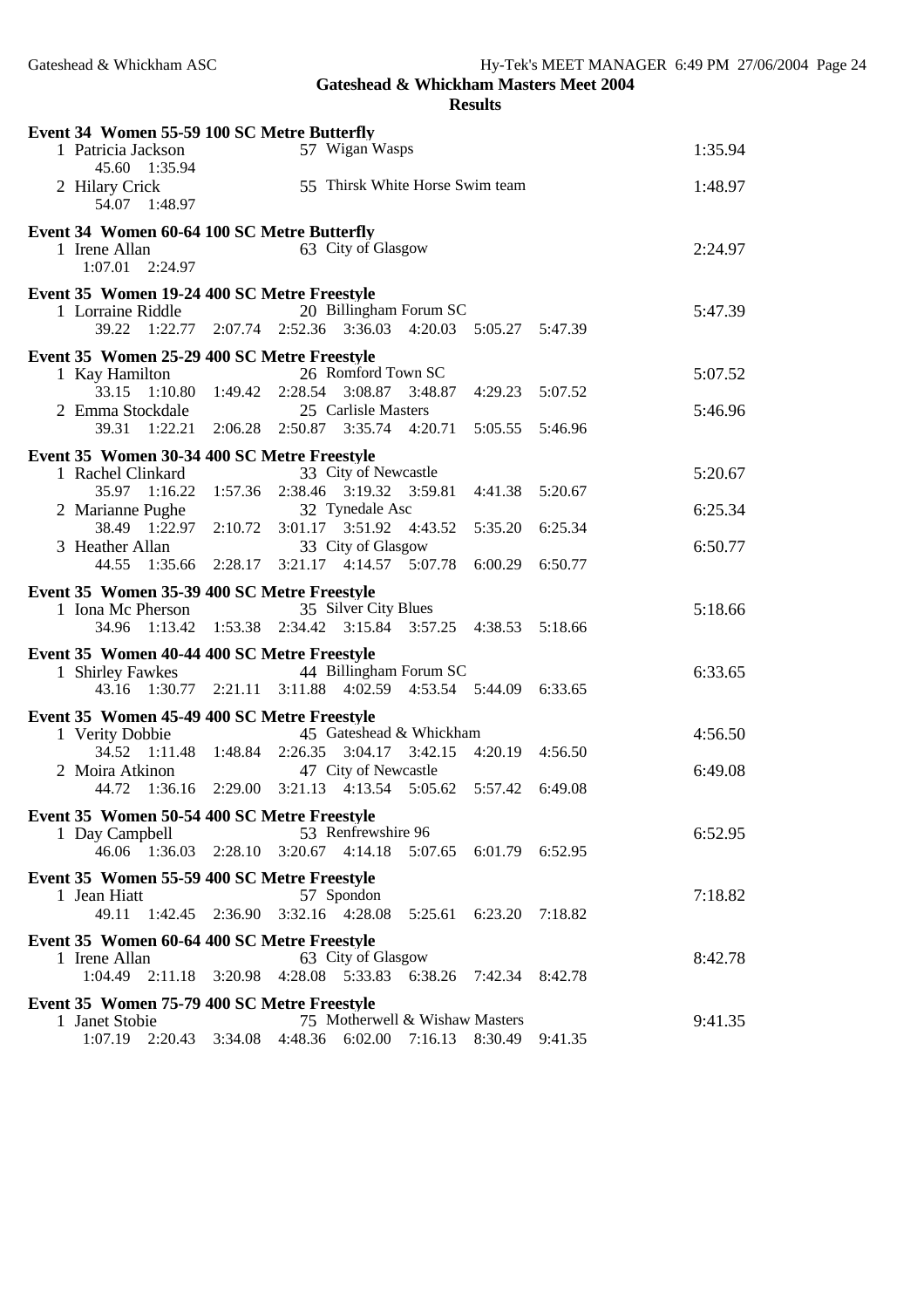| (Event 35 Women 75-79 400 SC Metre Freestyle) |                                           |                 |                                                                                 |          |  |
|-----------------------------------------------|-------------------------------------------|-----------------|---------------------------------------------------------------------------------|----------|--|
|                                               | 2 Edna Dilworth                           |                 | 79 Arfon Masters                                                                | 10:05.15 |  |
|                                               |                                           |                 | 1:01.22 2:15.92 3:36.74 4:53.18 6:12.61 7:33.16 8:50.34 10:05.15                |          |  |
|                                               | Event 35 Men 19-24 400 SC Metre Freestyle |                 |                                                                                 |          |  |
|                                               | 1 Philip Jameson                          |                 | 19 Tynedale Asc                                                                 | 5:09.41  |  |
|                                               |                                           |                 | 33.79 1:12.08 1:50.97 2:31.43 3:11.41 3:51.88<br>4:32.07<br>5:09.41             |          |  |
|                                               | 2 Alan Young                              |                 | 19 Carlisle Masters                                                             | 5:33.04  |  |
|                                               | 35.49 1:16.04 1:58.19 2:41.16             |                 | 3:24.35 4:07.95<br>4:51.69<br>5:33.04                                           |          |  |
|                                               | 3 David Carruthers                        |                 | 19 Carlisle Masters                                                             | 6:08.75  |  |
|                                               | 1:29.36<br>41.86                          | 2:17.47 3:04.63 | 3:50.83 4:38.69<br>5:25.75<br>6:08.75                                           |          |  |
|                                               | Event 35 Men 25-29 400 SC Metre Freestyle |                 |                                                                                 |          |  |
|                                               | 1 Robert Main                             |                 | 29 Gateshead & Whickham                                                         | 4:54.33  |  |
|                                               | 31.82 1:07.55 1:44.67                     |                 | 2:22.14 3:00.16 3:38.59<br>4:17.23 4:54.33                                      |          |  |
|                                               | 2 Andrew Wilde                            |                 | 27 Alnwick Dolphins                                                             | 5:37.62  |  |
|                                               |                                           |                 | 5:37.62   5:37.62   5:37.62   5:37.62   5:37.62   5:37.62<br>5:37.62<br>5:37.62 |          |  |
|                                               | Event 35 Men 30-34 400 SC Metre Freestyle |                 |                                                                                 |          |  |
|                                               | 1 Colin Hill                              |                 | 34 City of Newcastle                                                            | 4:45.67  |  |
|                                               |                                           |                 | 30.85 1:04.54 1:39.62 2:16.10 2:52.93 3:30.53<br>4:08.29<br>4:45.67             |          |  |
|                                               |                                           |                 |                                                                                 |          |  |
|                                               | Event 35 Men 35-39 400 SC Metre Freestyle |                 |                                                                                 |          |  |
|                                               | 1 Colin Ovington                          |                 | 35 Gateshead & Whickham                                                         | 4:09.02  |  |
|                                               | 59.21<br>28.55                            |                 | 1:30.31  2:02.20  2:33.96  3:05.91<br>3:38.08<br>4:09.02                        |          |  |
|                                               | 2 Matthew James                           |                 | 38 Lindum Mink                                                                  | 5:30.70  |  |
|                                               | 1:17.57 1:59.95 2:42.81<br>36.96          |                 | 3:25.69 4:08.25<br>4:50.75<br>5:30.70                                           |          |  |
|                                               | 3 Graham Bell                             |                 | 38 Renfrewshire 96                                                              | 5:33.17  |  |
|                                               | $1:18.34$ $2:00.31$<br>37.36              |                 | 2:42.42 3:25.40 4:08.98<br>4:52.12<br>5:33.17                                   |          |  |
|                                               | 4 Alan Kinsey                             |                 | 35 Carlisle Masters                                                             | 6:31.86  |  |
|                                               | 1:35.18 2:25.09<br>44.58                  |                 | 4:07.09 4:56.79<br>5:48.68<br>6:31.86                                           |          |  |
|                                               | Event 35 Men 40-44 400 SC Metre Freestyle |                 |                                                                                 |          |  |
|                                               | 1 Andrew Gristwood                        |                 | 40 Lindum Mink                                                                  | 4:31.37  |  |
|                                               | 30.78<br>1:04.21                          | 1:38.74         | 2:13.65 2:48.58 3:23.39<br>3:57.87<br>4:31.37                                   |          |  |
|                                               | 2 Martin Fenner                           |                 | 42 City of Sunderland                                                           | 4:35.48  |  |
|                                               | 31.44 1:05.43 1:40.26                     |                 | 2:16.09 2:51.13 3:25.59<br>4:00.22<br>4:35.48                                   |          |  |
|                                               | 3 Duncan Pears                            |                 | 41 Thirsk White Horse Swim team                                                 | 5:15.76  |  |
|                                               | 35.97 1:14.93                             |                 | 1:55.05 2:35.83 3:16.73 3:57.69 4:37.90<br>5:15.76                              |          |  |
|                                               | 4 Matthew Grant                           |                 | 40 Gateshead & Whickham                                                         | 5:26.59  |  |
|                                               |                                           |                 | 35.23 1:12.33 1:52.15 3:17.16 4:00.49 5:26.59                                   |          |  |
|                                               | 5 Gordon Wallace                          |                 | 42 Renfrewshire 96                                                              | 5:44.99  |  |
|                                               |                                           |                 | 37.13 1:18.44 2:01.96 2:46.73 3:28.21<br>4:12.24 4:56.87<br>5:44.99             |          |  |
|                                               | 6 Mark Wilson                             |                 | 41 Billingham Forum SC                                                          | 5:59.39  |  |
|                                               |                                           |                 | 39.36 1:22.05 2:06.51 2:52.83 3:39.54 4:26.74 5:14.03 5:59.39                   |          |  |
|                                               | Event 35 Men 45-49 400 SC Metre Freestyle |                 |                                                                                 |          |  |
|                                               | 1 Guy Fawkes                              |                 | 45 Billingham Forum SC                                                          | 5:22.32  |  |
|                                               | 35.01                                     |                 | 1:13.58  1:53.74  2:35.18  3:16.88  3:58.60  4:41.19<br>5:22.32                 |          |  |
|                                               |                                           |                 |                                                                                 |          |  |
| Event 35 Men 50-54 400 SC Metre Freestyle     |                                           |                 |                                                                                 |          |  |
|                                               | 1 David Hills                             |                 | 53 City of Sunderland                                                           | 5:23.02  |  |
|                                               | 36.37 1:16.43                             | 1:57.62         | 2:39.53 3:21.19 4:02.37<br>4:43.63 5:23.02                                      |          |  |
|                                               | 2 Mike Dilworth                           |                 | 51 Arfon Masters                                                                | 5:53.96  |  |
|                                               |                                           |                 | 40.32 1:24.00 2:08.84 2:54.26 3:39.82 4:25.24 5:10.93 5:53.96                   |          |  |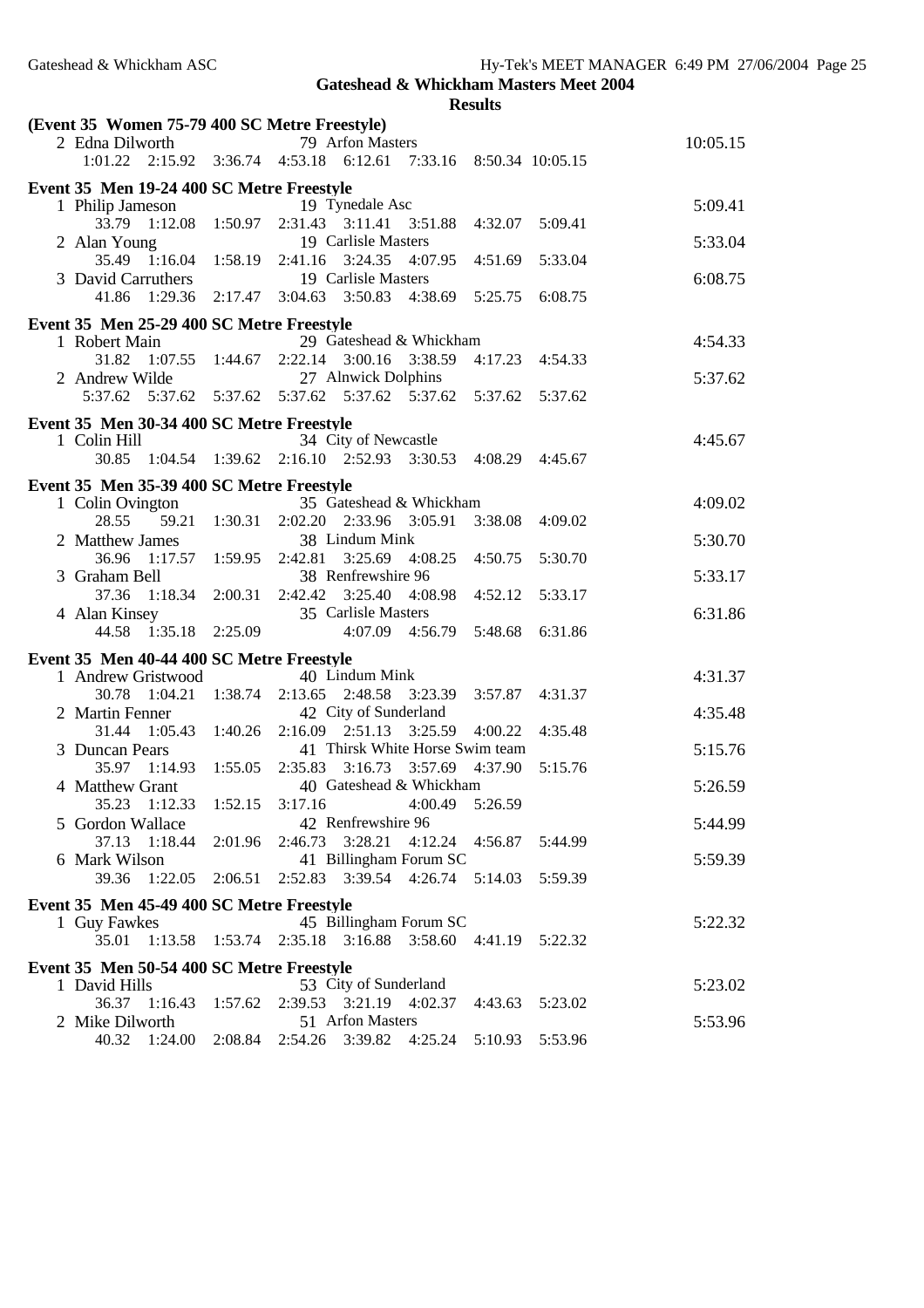| (Event 35 Men 50-54 400 SC Metre Freestyle)                    |  |                                                                               |                 |                |
|----------------------------------------------------------------|--|-------------------------------------------------------------------------------|-----------------|----------------|
| 3 Paul Fletcher                                                |  | 53 City Of Leeds                                                              |                 | 6:08.33        |
| 39.43 1:25.63 2:12.74 3:00.68 4:36.24<br>4 Denis Hall          |  | 51 Tynedale Asc                                                               | 5:23.98 6:08.33 | 6:17.03        |
| 41.03 1:26.84 2:16.02 3:04.54 3:54.41 4:42.28                  |  |                                                                               | 5:31.34 6:17.03 |                |
| 5 Robert Wilmot                                                |  | 53 Renfrewshire 96                                                            |                 | 6:30.36        |
| 42.21 1:29.43 2:19.40 3:09.91 4:01.29 4:52.09 5:42.78 6:30.36  |  |                                                                               |                 |                |
| Event 35 Men 60-64 400 SC Metre Freestyle                      |  |                                                                               |                 |                |
| 1 Alex Brown                                                   |  | 60 Blyth Lifeguard& Swimming Club                                             |                 | 5:57.52        |
| 38.39                                                          |  | $1:20.57$ $2:05.08$ $2:50.85$ $3:37.54$ $4:24.69$                             | 5:12.06 5:57.52 |                |
| 2 Peter Ingham<br>45.68                                        |  | 60 Rotherham Metro<br>1:36.39 2:28.53 3:20.74 4:12.63 5:04.04 5:53.82 6:41.53 |                 | 6:41.53        |
|                                                                |  |                                                                               |                 |                |
| Event 36 Men 19-24 50 SC Metre Backstroke<br>1 Pete Jenson     |  | 22 Durham University                                                          |                 | 31.94          |
| Event 36 Men 25-29 50 SC Metre Backstroke                      |  |                                                                               |                 |                |
| 1 Dominic Johnston                                             |  | 27 Gateshead & Whickham                                                       |                 | 30.41          |
| Event 36 Men 30-34 50 SC Metre Backstroke<br>1 Alister Wrigley |  | 34 Billingham Forum SC                                                        |                 | 38.25          |
| Event 36 Men 35-39 50 SC Metre Backstroke                      |  |                                                                               |                 |                |
| 1 Paul Gibson                                                  |  | 39 Carlisle Masters                                                           |                 | 37.27          |
| Event 36 Men 40-44 50 SC Metre Backstroke                      |  |                                                                               |                 |                |
| 1 Martin Fenner                                                |  | 42 City of Sunderland                                                         |                 | 31.45          |
| 2 Matthew Grant                                                |  | 40 Gateshead & Whickham                                                       |                 | 35.78          |
| 3 Ian Crawford                                                 |  | 44 Blyth Lifeguard& Swimming Club                                             |                 | 48.05          |
| Event 36 Men 45-49 50 SC Metre Backstroke                      |  |                                                                               |                 |                |
| 1 Graeme Sutton                                                |  | 45 Carlisle Masters                                                           |                 | 37.70          |
| 2 Graham Beckett                                               |  | 48 Womborne                                                                   |                 | 37.90          |
| Event 36 Men 50-54 50 SC Metre Backstroke                      |  |                                                                               |                 |                |
| 1 Robert Wilmot                                                |  | 53 Renfrewshire 96                                                            |                 | 47.92          |
| Event 36 Men 55-59 50 SC Metre Backstroke                      |  |                                                                               |                 |                |
| 1 Ralph Johnson                                                |  | 59 City of Sunderland                                                         |                 | 43.17          |
| 2 Phil Johnston                                                |  | 56 Gateshead & Whickham                                                       |                 | 47.75          |
| Event 36 Men 60-64 50 SC Metre Backstroke                      |  |                                                                               |                 |                |
| 1 Carl Butler                                                  |  | 60 Harrogate                                                                  |                 | 45.67          |
| Event 36 Men 65-69 50 SC Metre Backstroke                      |  |                                                                               |                 |                |
| 1 Michael Kelly                                                |  | 68 Halifax SC                                                                 |                 | 46.53          |
| 2 David Routledge                                              |  | 68 Carlisle Masters                                                           |                 | 55.59          |
| Event 36 Men 70-74 50 SC Metre Backstroke<br>1 Keith Godbehere |  | 70 Rotherham Metro                                                            |                 | 50.16          |
|                                                                |  |                                                                               |                 |                |
| Event 37 Women 25-29 50 SC Metre Backstroke                    |  | 25 Hornchurch                                                                 |                 |                |
| 1 Kerry Gardner<br>2 Gail Mc Arthur                            |  | 29 Renfrewshire 96                                                            |                 | 36.25<br>38.10 |
| 3 Emma Stockdale                                               |  | 25 Carlisle Masters                                                           |                 | 41.33          |
|                                                                |  |                                                                               |                 |                |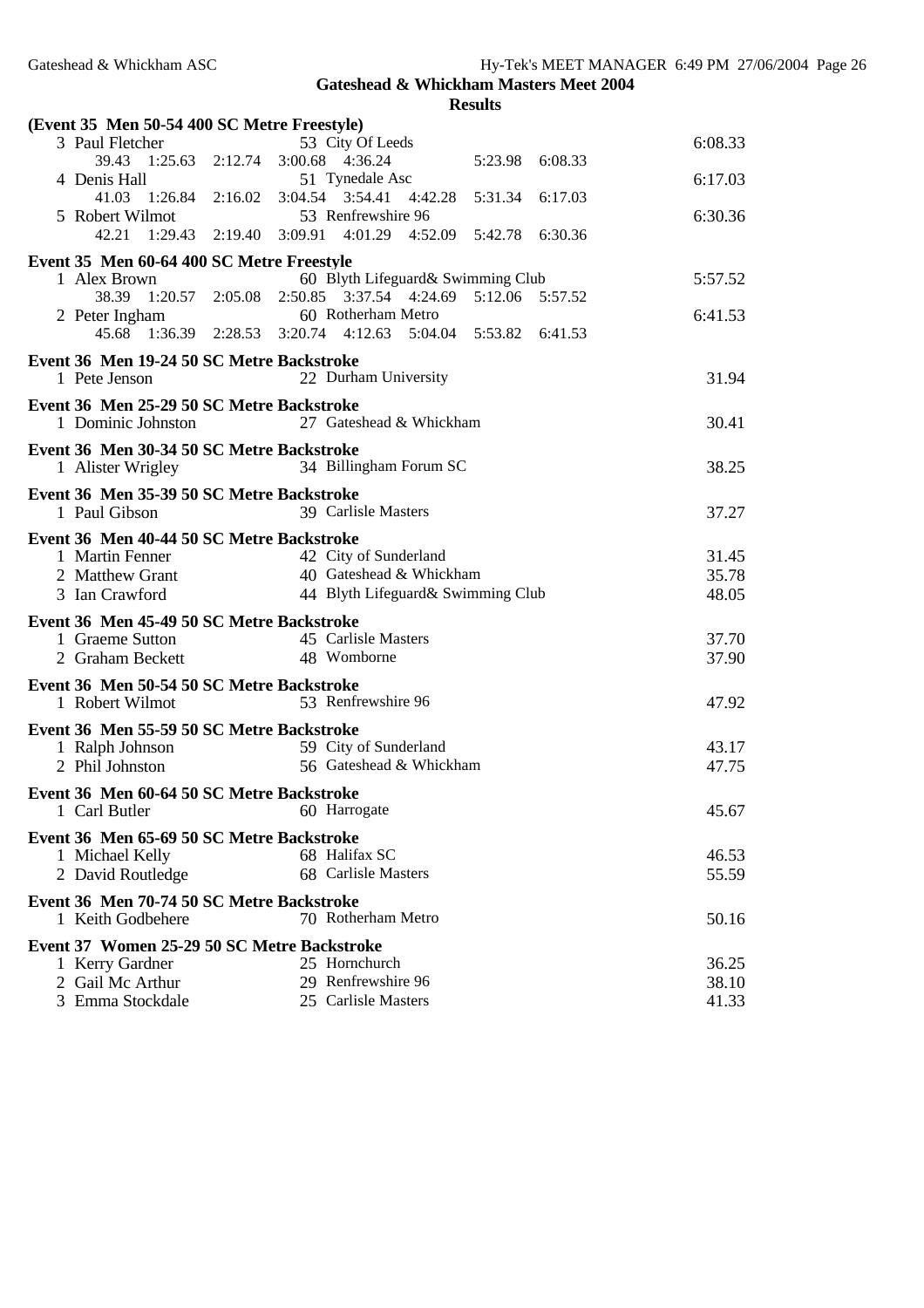| Event 37 Women 40-44 50 SC Metre Backstroke<br>1 Julie Bennett                              | 42 City Of Leeds                             | 34.40            |
|---------------------------------------------------------------------------------------------|----------------------------------------------|------------------|
|                                                                                             |                                              |                  |
| Event 37 Women 45-49 50 SC Metre Backstroke<br>1 Sue Wilson                                 | 46 Billingham Forum SC                       | 45.55            |
| 2 Judith Pascale                                                                            | 47 Gateshead & Whickham                      | 47.93            |
| Event 37 Women 50-54 50 SC Metre Backstroke                                                 |                                              |                  |
| 1 Jackie Pinkney Hughes                                                                     | 51 Lindum Mink                               | 45.36            |
| 2 Jan Albin                                                                                 | 54 Arfon Masters                             | 49.84            |
| 3 Noreen Edery                                                                              | 53 Borough of Kirklees                       | 50.44            |
| Event 37 Women 55-59 50 SC Metre Backstroke<br>1 Patricia Jackson                           | 57 Wigan Wasps                               | 44.97            |
| Event 37 Women 60-64 50 SC Metre Backstroke                                                 |                                              |                  |
| 1 Dorothy Mac Donald                                                                        | 63 Renfrewshire 96                           | 57.77            |
| Event 37 Women 65-69 50 SC Metre Backstroke                                                 |                                              |                  |
| 1 Patricia Johnston<br>2 Patricia Tait                                                      | 67 Carlisle Masters<br>68 Inverclyde Masters | 58.57<br>1:07.11 |
|                                                                                             |                                              |                  |
| Event 38 Mixed 120-159 100 SC Metre Medley Relay<br>1 Gateshead & Whickham<br>34.81 1:02.82 | A                                            | 1:02.82          |
| 2 Silver City Blues<br>34.44 1:04.59                                                        | A                                            | 1:04.59          |
| 3 Carlisle Masters<br>37.40 1:07.38                                                         | A                                            | 1:07.38          |
| 4 Tynedale Asc<br>38.16 1:09.58                                                             | A                                            | 1:09.58          |
| Event 38 Mixed 160-199 100 SC Metre Medley Relay                                            |                                              |                  |
| 1 Lindum Mink<br>37.33 1:05.10                                                              | A                                            | 1:05.10          |
| 2 Gateshead & Whickham<br>37.69 1:06.19                                                     | A                                            | 1:06.19          |
| 3 Renfrewshire 96<br>34.51<br>1:11.60                                                       | $\mathbf{A}$                                 | 1:11.60          |
| Event 39 Mixed 120-159 100 SC Metre Freestyle Relay                                         |                                              |                  |
| 1 Silver City Blues<br>28.34 57.55                                                          | A                                            | 57.55            |
| 2 Tynedale Asc<br>30.13<br>59.66                                                            | A                                            | 59.66            |
| Event 39 Mixed 160-199 100 SC Metre Freestyle Relay                                         |                                              |                  |
| 1 Gateshead & Whickham<br>32.34 40:35.68                                                    | A                                            | 4:40:35.68       |
| 2 Lindum Mink<br>29.88 40:36.58                                                             | A                                            | 4:40:36.58       |
| 3 Renfrewshire 96<br>35.09 40:41.29                                                         | A                                            | 4:40:41.29       |
| Event 39 Mixed 200-239 100 SC Metre Freestyle Relay                                         |                                              |                  |
| 1 Gateshead & Whickham<br>31.96 1:03.38                                                     | A                                            | 1:03.38          |